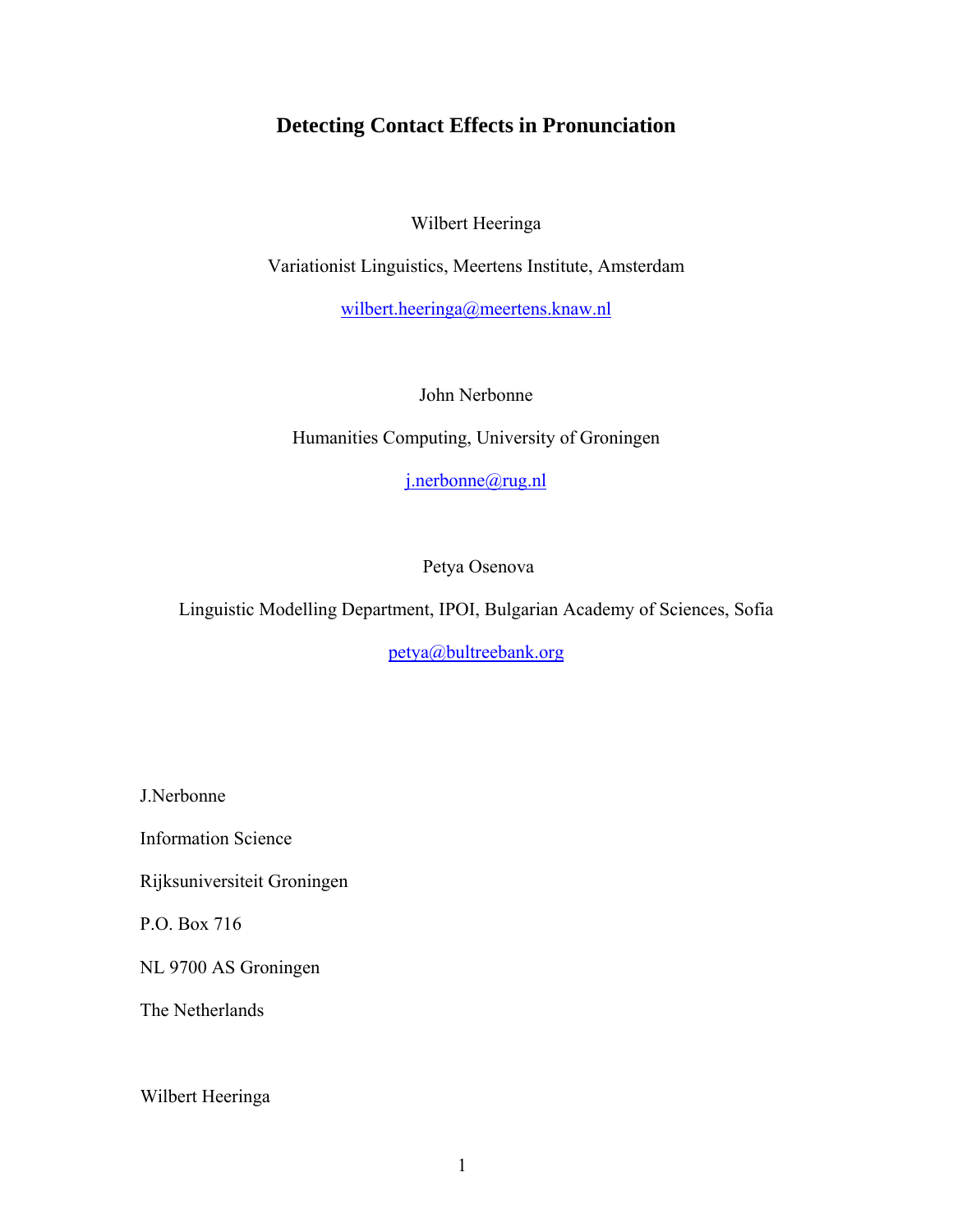Variationist Linguistics

Meertens Institute

Postbus 94264

1090 GG Amsterdam

The Netherlands

Petya Osenova Linguistic Modelling Department Institute for Parallel Processing of Information Bulgarian Academy of Sciences Acad. G.Bonchev St. 25A 1113 Sofia, Bulgaria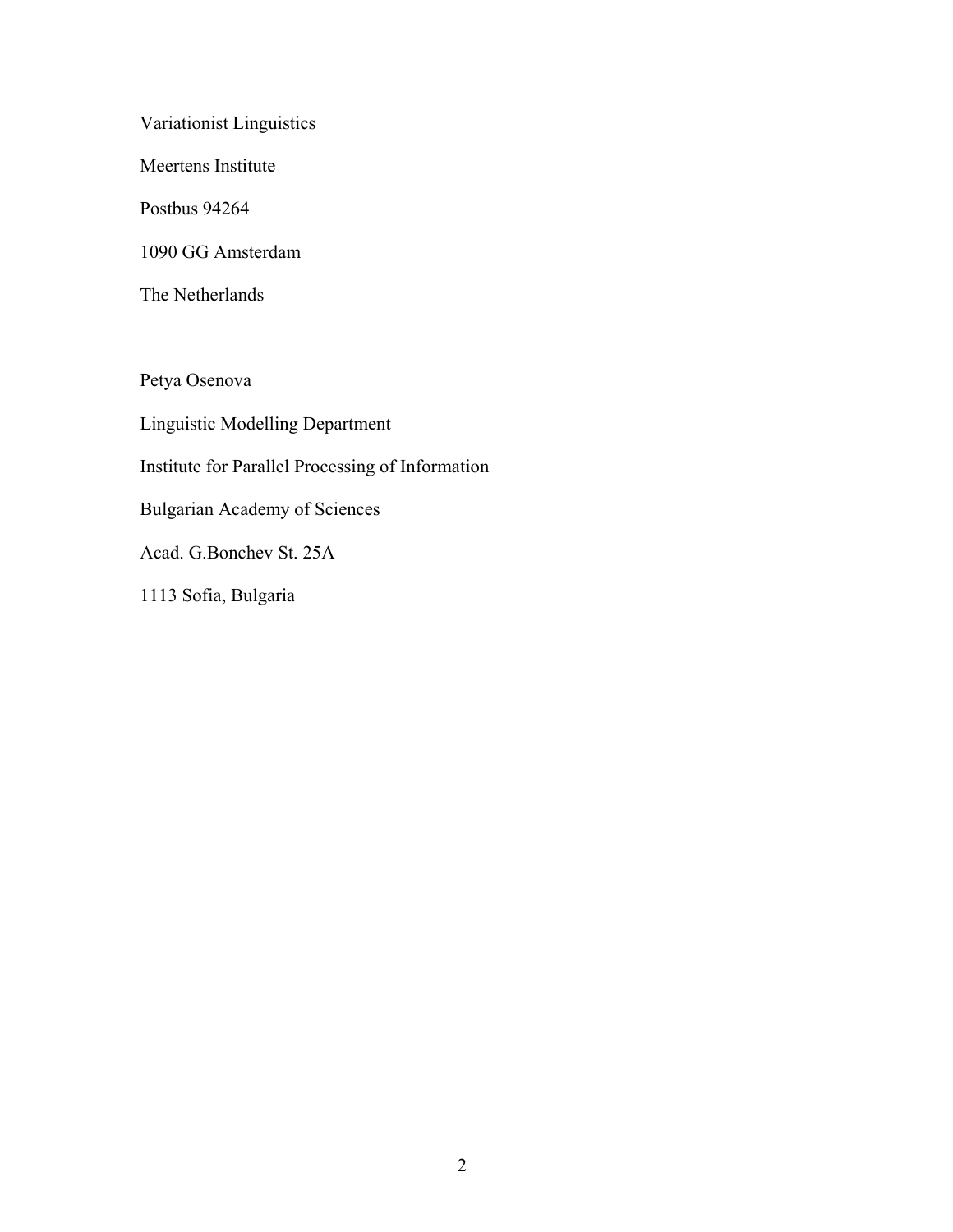# Abstract

We investigate language contact effects between Bulgarian dialects on the one hand, and the languages of the countries bordering Bulgaria on the other. The Bulgarian data comes from Stojkov's Bulgarian Dialect Atlases. We investigate three techniques to detect contact effects in pronunciation, the phone frequency method and the feature frequency method, both of which are insensitive to the order of phonological segments within words, and also Levenshtein distance, a word-based method which is order-sensitive. We also examine pronunciation effects under the hypothesis that pronunciation influences should be strongest as one approaches the border of a country which speaks the putatively influential language. The study aims to contribute to the development of more exact tools for studying language contact.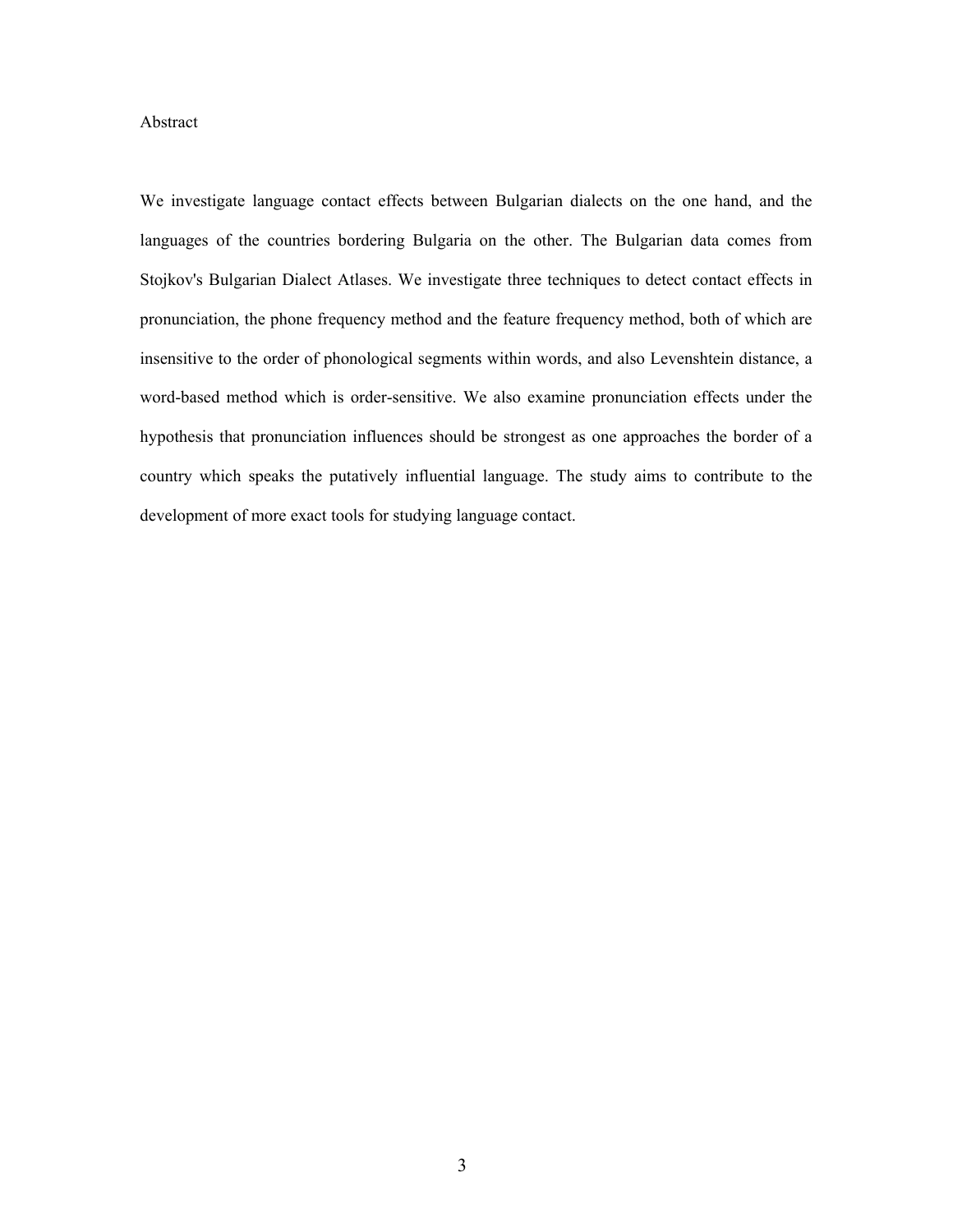# **Detecting Contact Effects in Pronunciation**

# Wilbert Heeringa, John Nerbonne, Petya Osenova

*Meertens Institute, Amsterdam / University of Groningen / IPOI, Sofia* 

# [1](#page-3-0). Introduction $<sup>1</sup>$ </sup>

Although computational techniques have recently enabled large scale investigations of language varieties (Nerbonne & Kretzschmar 2006, and references there), little computational attention has to-date been paid to techniques for assaying language contact effects. Heeringa, Nerbonne, Niebaum, Nieuweboer & Kleiweg (2000) studied Dutch-German contact in and around the German county Bentheim. They found that dialects at the Dutch side of the border have become more Dutch while the German dialects have become more German. Measurements were made with the use of Levenshtein distance, which measures pronunciation differences between pairs of words, preferably pairs of cognates.

<span id="page-3-0"></span> $\frac{1}{1}$  The authors would like to thank Kiril Simov for help in the digitizing the data; Luchia Antonova for comments on the IPA conversion, for the selection of the Bulgarian sites and for general recommendations on Bulgarian dialectology; Christine Siedle for her help with geographical coordinates and the maps; and Peter Kleiweg for software and his quick reactions on software questions. We also owe thanks to the audience at *Language Contact in Times of Globalization* for very useful discussion and suggestions on a preliminary version of this paper. We especially thank Peter Houtzagers and Muriel Norde for their valuable remarks. This work is funded by NWO, Project Number 048.021.2003.009, P.I. J.Nerbonne, Groningen, and also a grant from the Volkswagenstiftung "Measuring Linguistic Unity and Diversity in Europe", P.I. E. Hinrichs, Tübingen.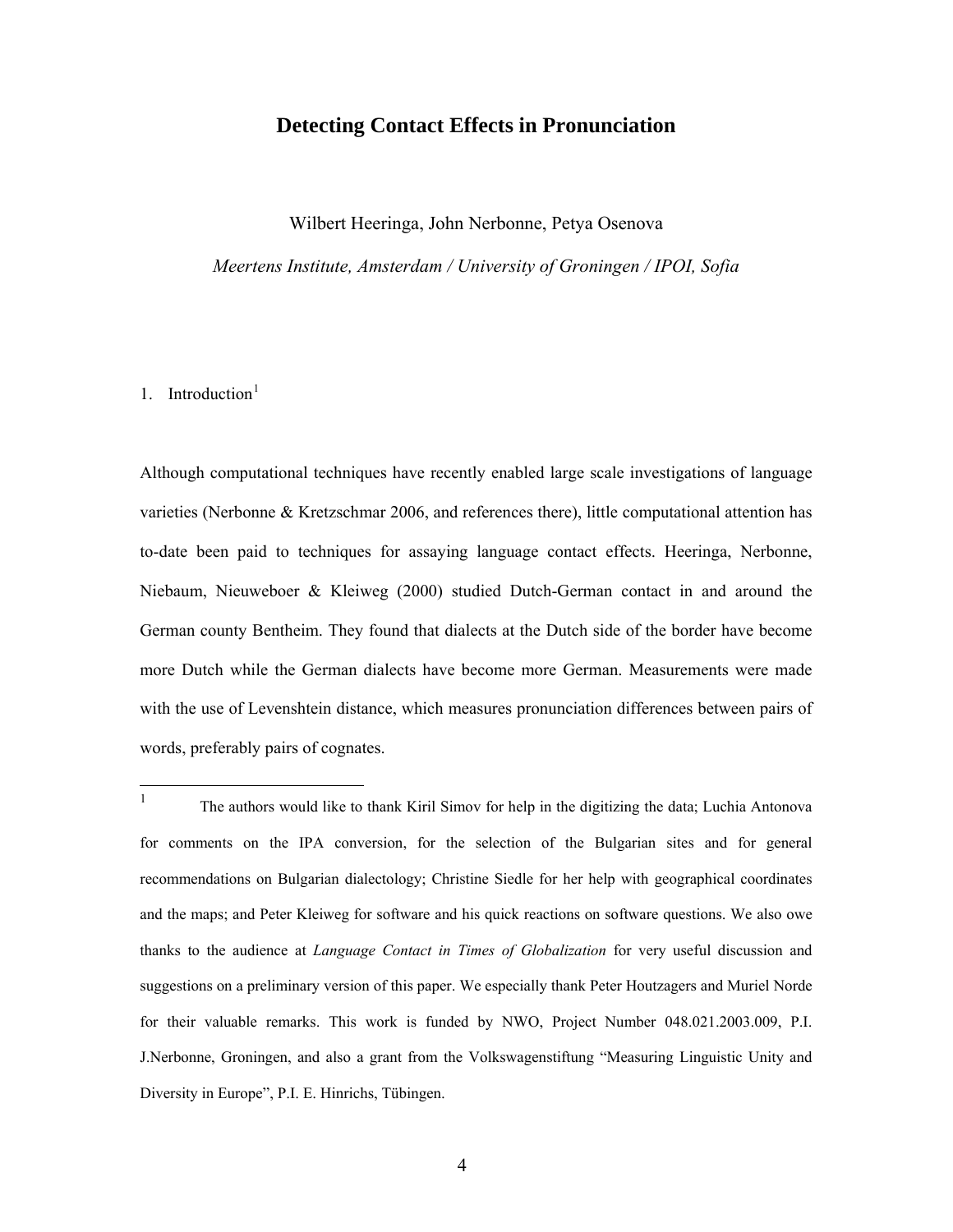For centuries Bulgaria has been in intensive contact with its neighboring countries. This contact includes relations not only in the areas of politics and economics, but also among languages. In this paper we compare dialects throughout Bulgaria to the five standard languages on its borders, viz., Macedonian, Serbian, Romanian, Greek and Turkish. We use a design intended to capture areal effects in language contact (Kurath 1972). We hypothesize that the areal spread of linguistic features should result in gradients of increasing similarity between the various dialects and each of the putative sources of contact effects. For example, in the case of Romanian, this predicts that varieties closest to the Romanian border will be most similar to Romanian, and those furthest away most dissimilar. The thesis that pronunciation should be subject to mixing effects stands in contrast to the general position of Balkanologists, who regard pronunciation as little affected by widespread contact (Birnbaum 1965). Our study uses a simple model of geography (effectively, just linear distance) and studies whether phonological similarity is related to it.

Naturally we need to operationalize the notion 'phonologically similar' in order to do this. We cannot rely exclusively on the human observations to adjudge phonological similarity since we need a method that can be applied to large amounts of material automatically, i.e. a computational technique. The Bentheim study used Levenshtein distance, a technique which aligns corresponding segments of the words to be compared, and sums the differences between the segments. But Levenshtein distance is sensitive to the order of segments in words, and insensitive to differences in segments that do not correspond. If we consider the example of the spread of uvular  $/r/$  in the languages of Europe (Chambers & Trudgill 1998 [1980], § 11.4), it is clear that we notice changes even when they do not involve corresponding words. The uvular /r/ is present e.g. in the German word [ʀaux, ʁaux] 'smoke', even though it is completely absent in the nearest French equivalent *fume* /fym/ (and even though French is the source of the uvular /r/,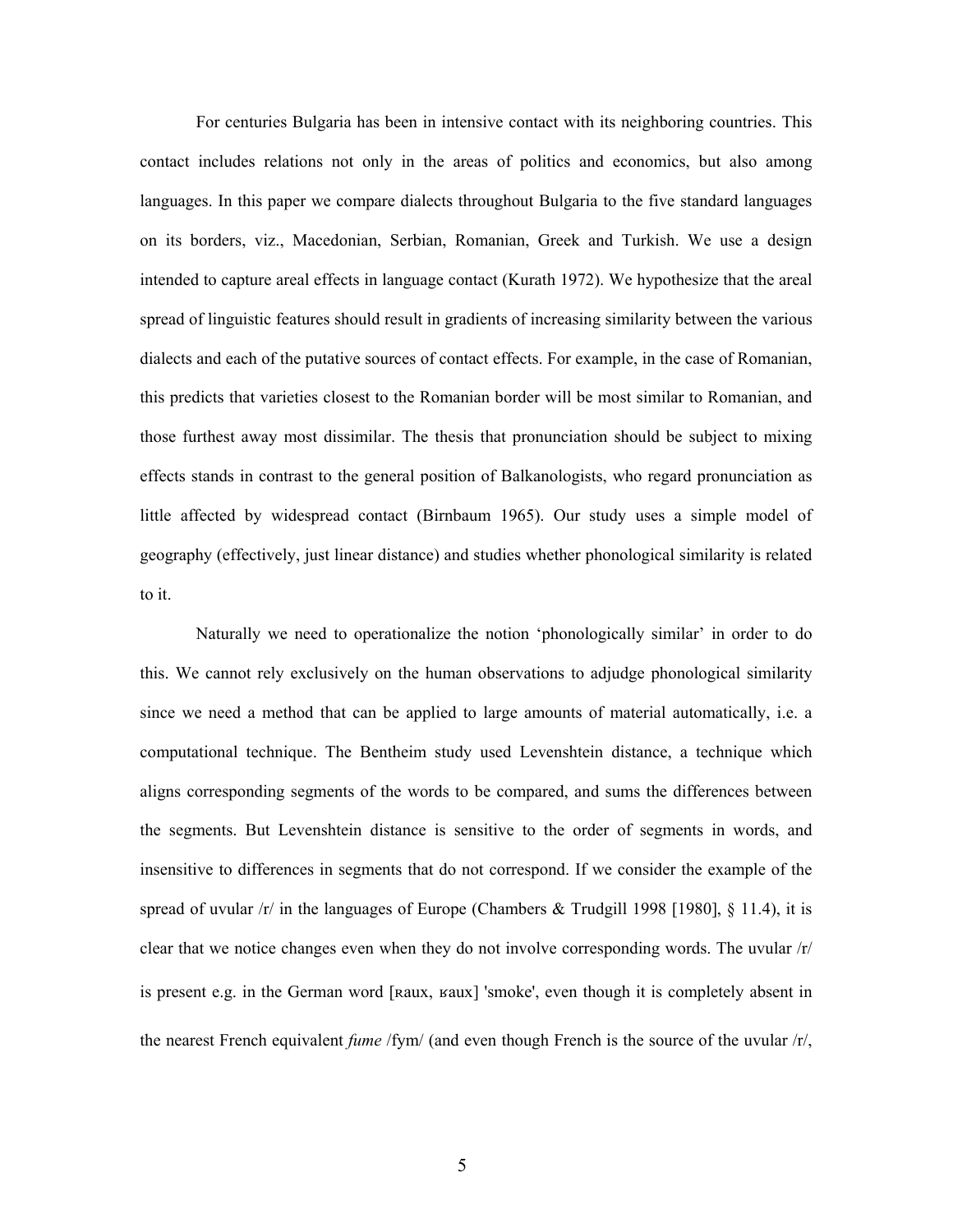as scholars agree). We are therefore cautious about applying Levenshtein distance to materials from very different languages.

We therefore also consider two other corpus-based techniques where the difference between two dialects is equal to the sum of phones or, alternatively, features frequency differences of the respective corpora. The phone frequency method (PFM) was introduced by Hoppenbrouwers & Hoppenbrouwers (2001) and the feature frequency method (FFM) was firstly introduced by Hoppenbrouwers & Hoppenbrouwers (1988), but described in its most mature form in Hoppenbrouwers & Hoppenbrouwers (2001). In a nutshell, PFM compares two languages or language varieties by counting how many tokens there are of each phoneme in comparable corpora. FFM is a step more abstract, counting how many tokens there are of segments with specific values for given phonological features. Both of them seem poised to detect interlanguage effects that might escape Levenshtein distance.

The structure of the paper is as follows: the next section provides some background on Bulgarian dialectology. Section 3 focuses on the data source and the preparation of the data. In Section 4 the dialect distance metrics are explained and the procedure to measure the geographical course of the influence of surrounding languages to the Bulgarian dialect continuum. Section 5 discusses the results, and postulates that one enigmatic aspect of the present analysis has its roots in earlier patterns of settlement in Bulgaria. Section 6 sketches conclusions and prospects for further work along these lines.

# 2. Background Bulgarian Dialectology

Since we shall test a hypothesis about language contact by examining whether Bulgarian dialects become more and more similar to contact languages as one approaches the borders, we review the basic facts of Bulgarian dialectology here, focusing on pronunciation. It will be important later to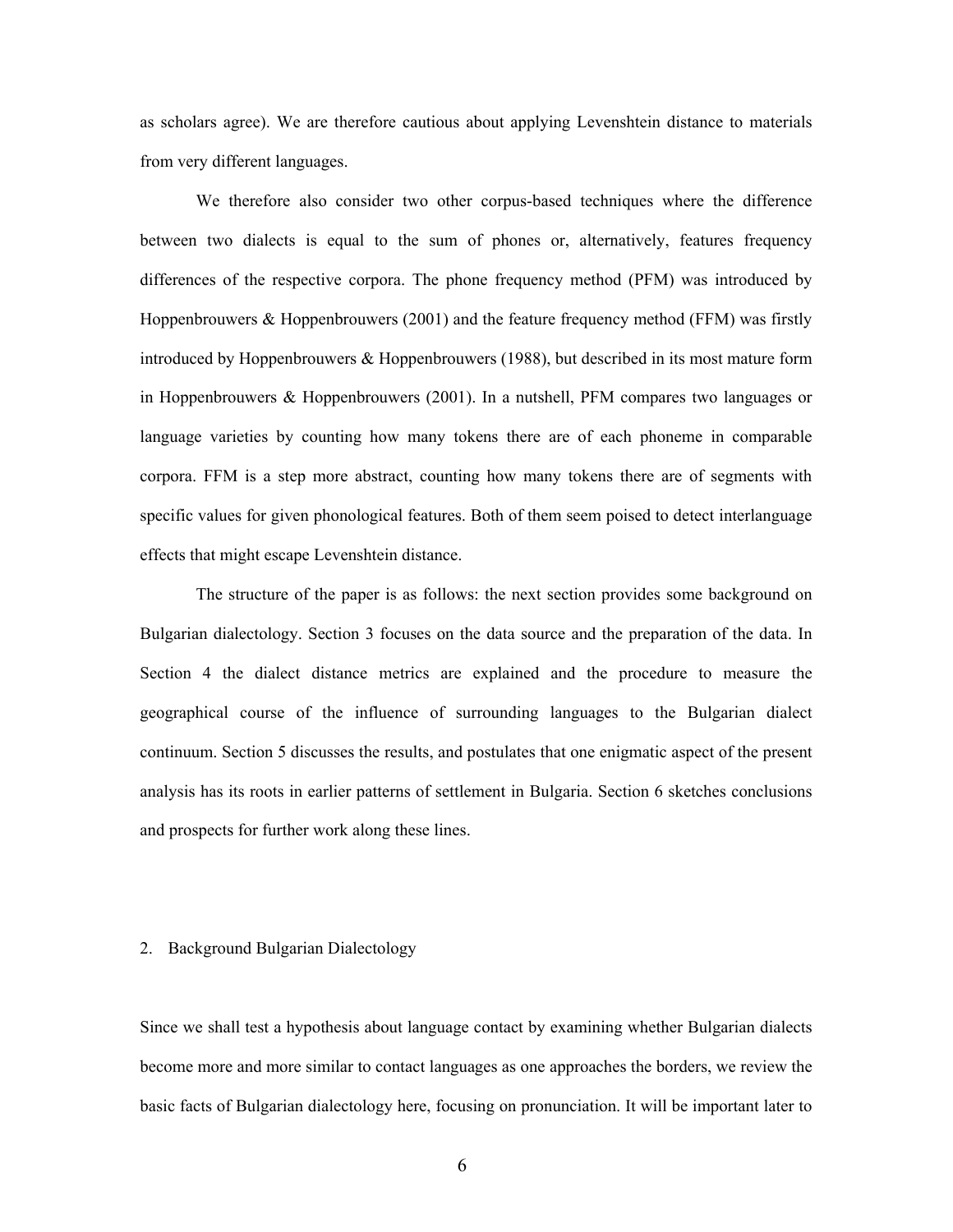conclude that the measurements we are making do not contradict what is known about Bulgarian dialects. Our presentation of this background follows Stojkov (2002).

There is a major east/west division following the pronunciation of the old Bulgarian vowel 'yat' (in Bulgarian: 'ят'). In western Bulgarian dialects 'yat' has only the reflection /e/, e.g. *bel* 'white' - *beli* 'white-pl', while 'yat' in eastern dialects shows both reflections, /e/ and /ja/, e.g.  $b^j$ al 'white'- *beli* 'white-pl'. This single characteristic does not by itself distinguish the dialects consistently, but it remains quite important.

The various historical developments of the old Bulgarian 'big nosovka' (in Bulgarian: '*голяма носовка'*), a nasal vowel, divide Bulgarian dialects into five groups: ə-dialects (Northeastern and Northwestern Bulgaria and the eastern part of Southeastern Bulgaria); adialects (Western Bulgaria and the eastern dialect of Pirdop); ɒ-dialects (the Rodopi mountain); æ-dialects (the Teteven region and two villages in Eastern Bulgaria, Kazichino and Golitsa); and u-dialects (Western Bulgarian areas near the Bulgarian-Serbian border). This classification is admirably simple but also encounters numerous exceptions.

Morphological and lexical research shows Bulgaria to be divided into a central part (Northeastern and Central Bulgaria) and a peripheral part (Northwestern, Southwestern and Southeastern Bulgaria; Stojkov, 2002, p. 93).

Because of the instability and conflicting nature of various linguistic criteria Stojkov (2002) suggests a classification of Bulgarian dialects which respects geographical continuity, as well. In his standard work he distinguishes six, rather than five areas, concluding first that Bulgarian dialects are not separated categorically, but rather form a continuum. Second, there is a central (typical) area as well as peripheral (transition) areas among Bulgarian dialects. Third, Stojkov agrees with traditional scholarship that the most striking distinction of Bulgarian dialects is between East and West along the 'yat' border. In Figure 1 the six most significant geographical groups of Bulgarian dialects are shown as presented in Stojkov (2002, p. 416).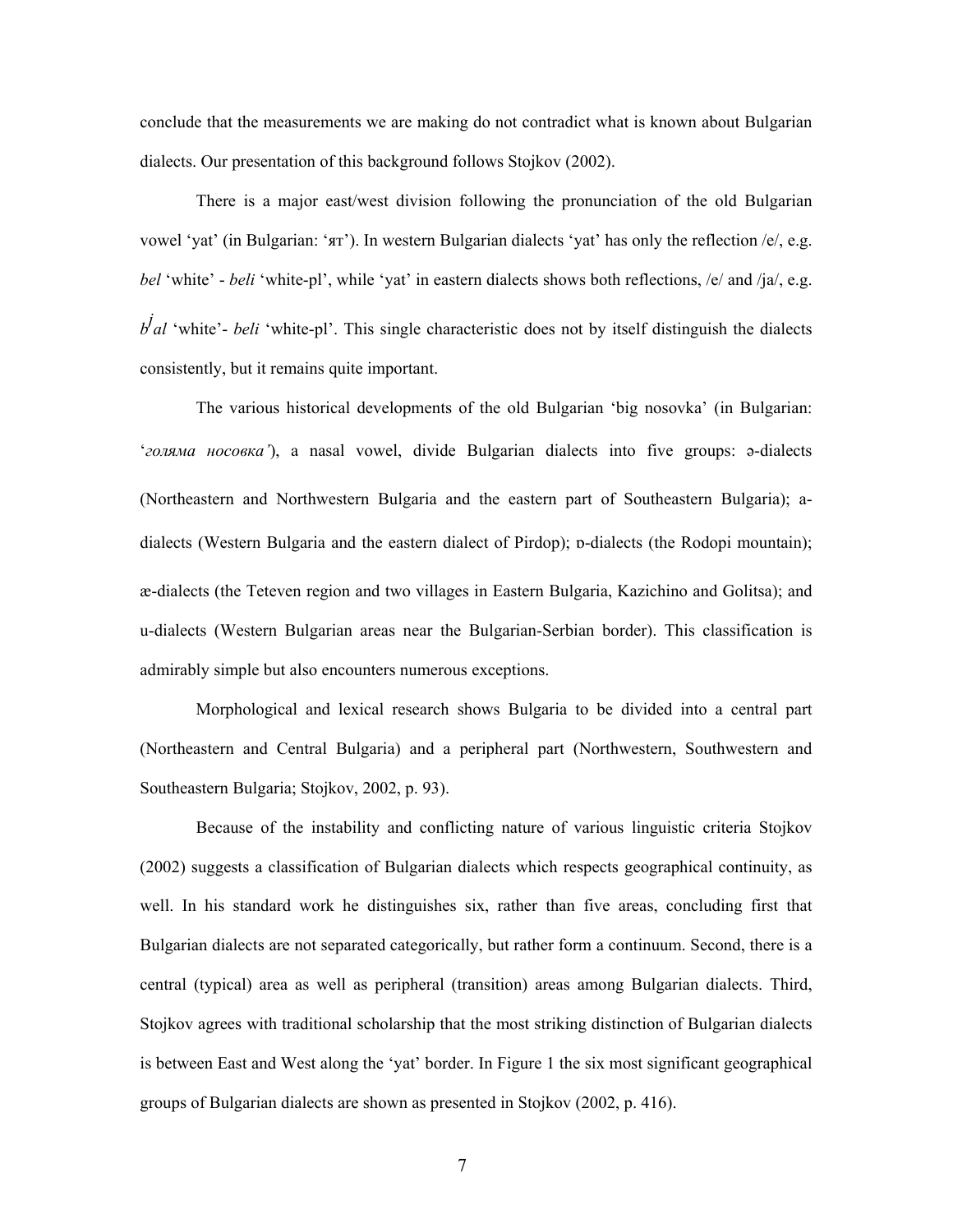### Figure 1 comes here

The vertical lines represent Moesian dialects; the horizontal lines represent Balkan dialects, the broken slanting lines - Southwestern dialects, the crosses - Northwestern dialects. The thick broken line represents the 'yat' borderline that divides the dialects into two major groups: Western and Eastern. The nearly horizontal slanting lines on the left side show transitional zones, and the steeply slanting lines at the bottom of the map represent the Rupskian (Rodopian) dialects.

 For the purposes of this paper it is important to note that there are dialect divisions which indeed correspond to the various "peripheral areas". Naturally, this does not mean that these areas are therefore more similar to the languages spoken on the other side of the border, this is something we shall test. As we shall show below, the areas of similarity are in any case more diffuse than the division into areas suggests (see Section 4, Figures 3, 4 and 5).

### 3. The Data

We consider in turn the sources of our data and the selection we made, its preparation, and its conversion to digital form.

# 3.1. Sources

The data was digitized from the four volumes of Bulgarian dialect atlases which cover the entire country. These volumes are described in Stojkov (2002) and also Osenova, Heeringa and Nerbonne (2007), and we shall repeat only the most important information for our purposes here.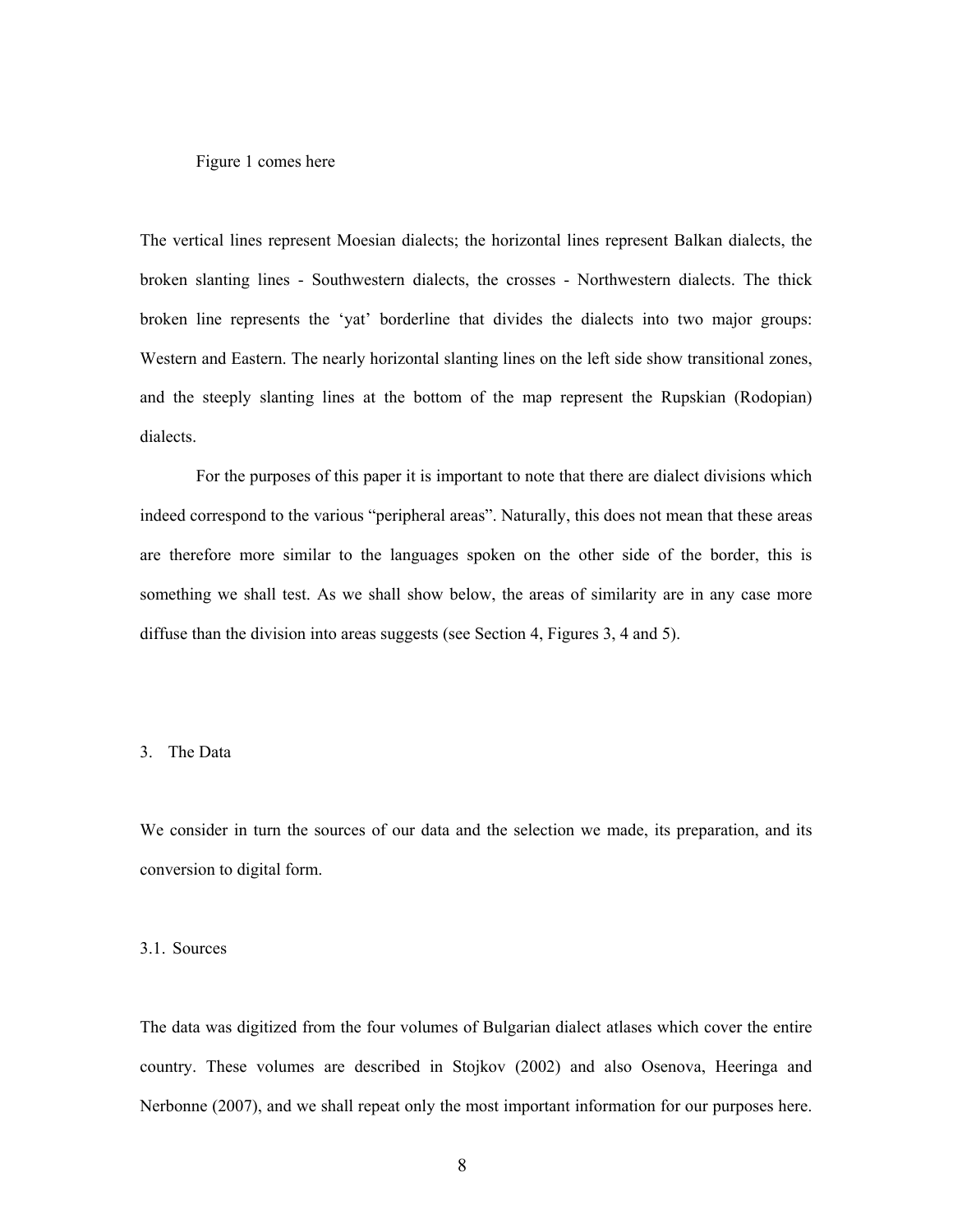The atlases were compiled over a period of thirty years by various fieldworkers, who transcribed consistently into a broad phonetic transcription. Fieldworkers did not rely on single informants, but instead used several, and attempted to elicit material indirectly in extensive interviews, rather than via direct questions.

We extracted words from these atlases which we then compared in pronunciation. Our method (described below) relies on transcriptions of entire words, which we took from the atlases as best we could. Where we needed (infrequently) to extrapolate, we always did this conservatively, i.e. using no additional phonetic detail.

The sites sampled in the atlases were all exclusively ethnic Bulgarian populations regardless of geography. We speculate that the atlas designers chose only such sites because they were interested in the historical roots of Bulgarian. Whatever the reason, the selection is clearly suboptimal for the purpose of gauging contact effects; indeed, it seems better designed to hide contact effects rather than document them. However, instead of giving up in recognition of this problem, we choose to forge ahead, reasoning that long-standing effects of the sort we are interested in should not occur only in ethnically heterogeneous settlements. Further, we suspect the effects of restricting attention to ethnically homogeneous towns and villages should not confound the study, since it affects all areas in roughly the same way. But it remains the case that the sites sampled in the atlas certainly under-represent the degree of contact influence in the country.

# 3.2. Sites

In Stojkov's Bulgarian Dialect Atlases data from 1682 sites is available. We use a subset of 488 sites which were selected with respect to two main criteria: maximally complete coverage of the area covered by the atlas, and a representative number of varieties and sub-varieties. We would have preferred using sites selected randomly from a regular grid throughout Bulgaria, but there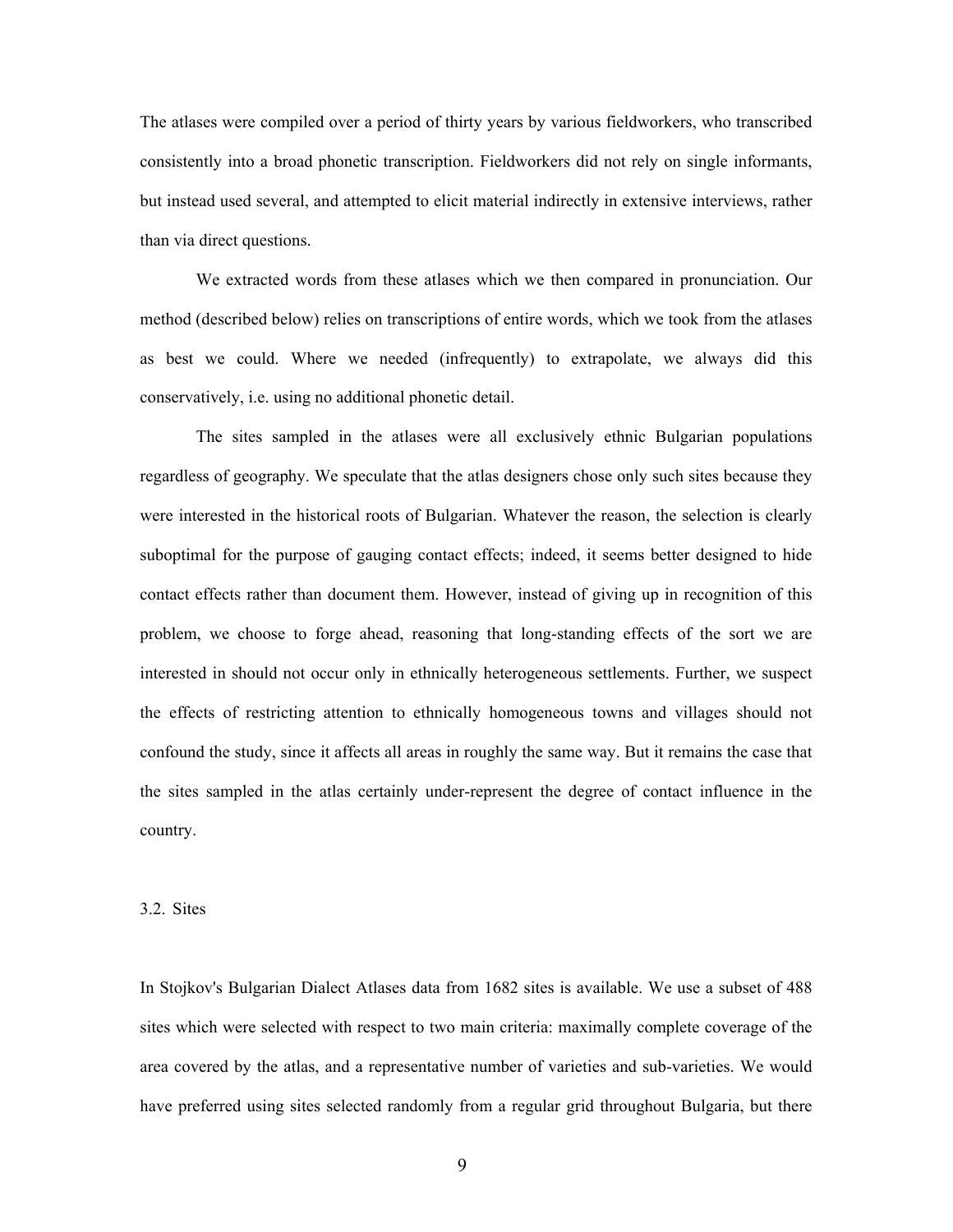were no collection sites in large stretches of the country, which explains the patchy impression of the map. The distribution of the 488 sites is shown in Figure 2.

When studying the influence of a particular language on the Bulgarian dialects, and especially the course of the influence in the Bulgarian dialect landscape, we need to measure the shortest geographic distances to the border of the country in which that language is spoken. We measured these distances manually using a paper map and a ruler. Because this turned out to be time-consuming, we restricted the analysis to a subset of 50 representative varieties (from the original 488), which were scattered as regularly as possible. The 50 sites are represented by circles in Figure 2. For clarity, we should note that in this paper we use the 488 sites for calculating and visualizing dialect distances compared to the standard languages (see Sections 5.1 and 5.2 and Figures 3, 4 and 5), and we use the selection of 50 sites for the regression analysis (see Section 5.3) aimed at detecting contact effects.

Figure 2 comes here

### 3.3. Words and Conversion

We digitized a set of 54 words, which turned out not to be instantiated at every site, but which includes a subset of 36 words that were instantiated in all the atlas volumes. This differentiation of two sets arose because, as noted above, the lexical material differs across the four atlases.

The digitization step involved transliterating from a Bulgarian system of phonetic transcription into IPA, which was processed in its computerized form, X-SAMPA. We include two tables in an appendix to show how we interpreted the Bulgarian phonetic transcription system in terms of equivalents in the *International Phonetic Alphabet* (IPA 2003).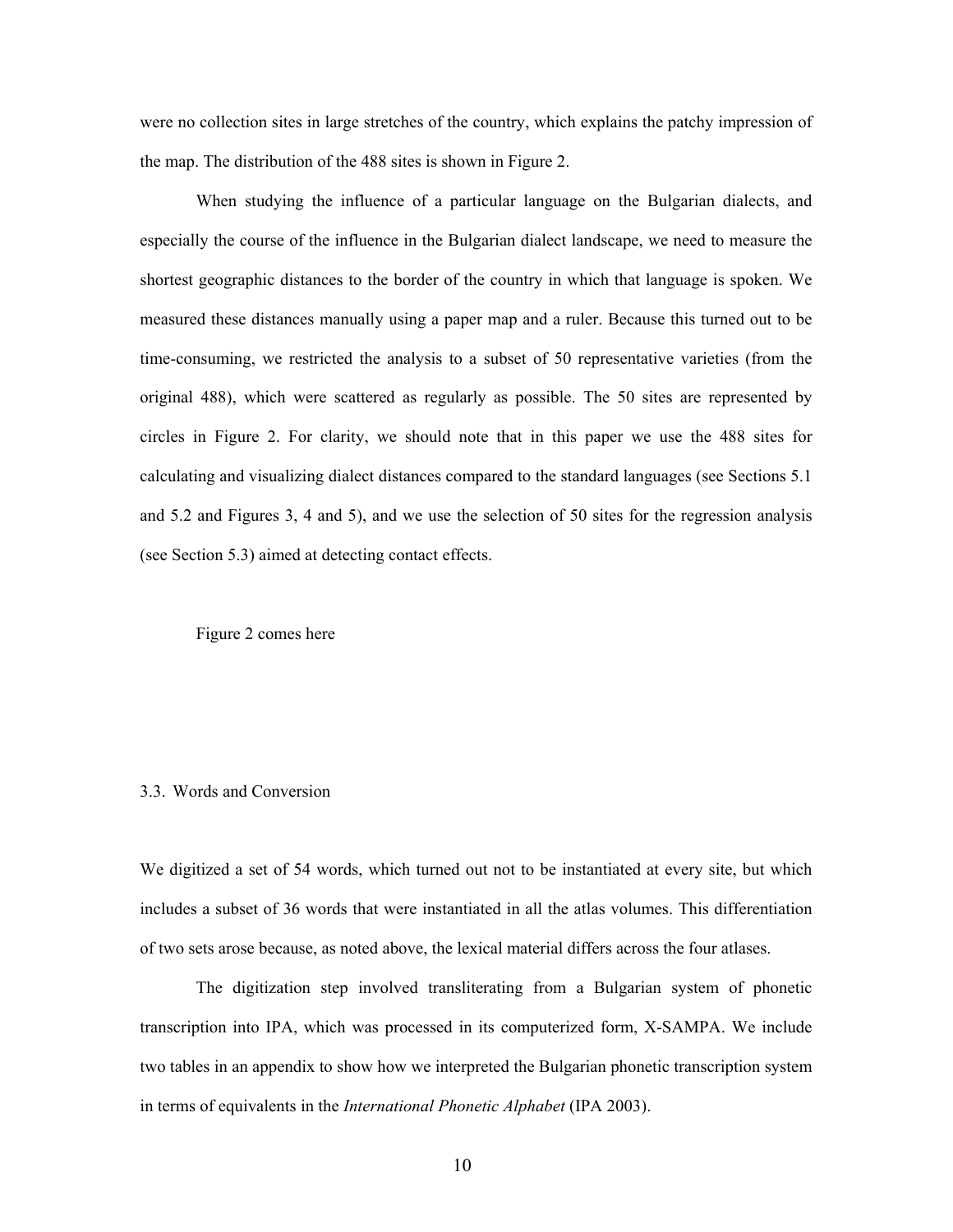Table 1 in the Appendix provides the list of 36 words that were common to all of the 488 sites selected from the atlases. The phonetic transcriptions of the standard Bulgarian, Macedonian, Serbian, Romanian, Greek and Turkish pronunciation are given. The transcriptions are the same as used for the experiments in this paper. Osenova, Heeringa and Nerbonne (2007) discuss the word sample and its properties in more detail.

The words in Table 1 represent many of the most important phonetic features of Bulgarian varieties. They reflect the following phenomena:

- 1. the reflections of 'yat' in different phonetic contexts (stressed and unstressed, word-finally, after fricatives, etc.): [b<sup>i</sup>ala, 'bɛli, 'grɛʃka, mlɛ'kar, 'vətrɛ, vɛn'tʃilo]
- 2. the reflections of the etymological 'ja': ['jazdi] or ['jɛzdi], [po'llana] or [po'llena], [gu'llaj] or [gu'lɛj], [dɛn] or [dɛnj ]
- 3. nonpalatal-semipalatal-palatal distinction word-finally: [sol] or [sol<sup>j</sup>] or [sol'], [pət] or [pət<sup>i</sup>] or [pət'], [kon] or [kon<sup>i</sup>] or [kon'], [dɛn] or [dɛn<sup>i</sup>] or [dɛn']<sup>[2](#page-10-0)</sup>
- 4. the realizations of 'schwa' under stress: ['bəʧva] or ['boʧva] or ['baʧva] etc. The same for other words: ['zəlva, sən, 'tənko, oti'ʃəl, do'ʃəl]
- 5. the realizations of the nasal vowel: [zəb] or [zob] or [zab] etc. Similarly for other words: ['kəʃta, 'səbota]

<span id="page-10-0"></span> $\frac{1}{2}$  The IPA system (revised to 2005) provides a diacritic for palatalized segments, but does not distinguish between semipalatalized and palatized segments. In the Bulgarian atlas, however, this distinction is made. Here we add a superscript j to semipalatalized segments (e.g.  $[t^i]$ ) and a ' to palatalized segments (e.g. [t']). When processing the data, we do not yet process the semipalatalized diacritic, but ignore it.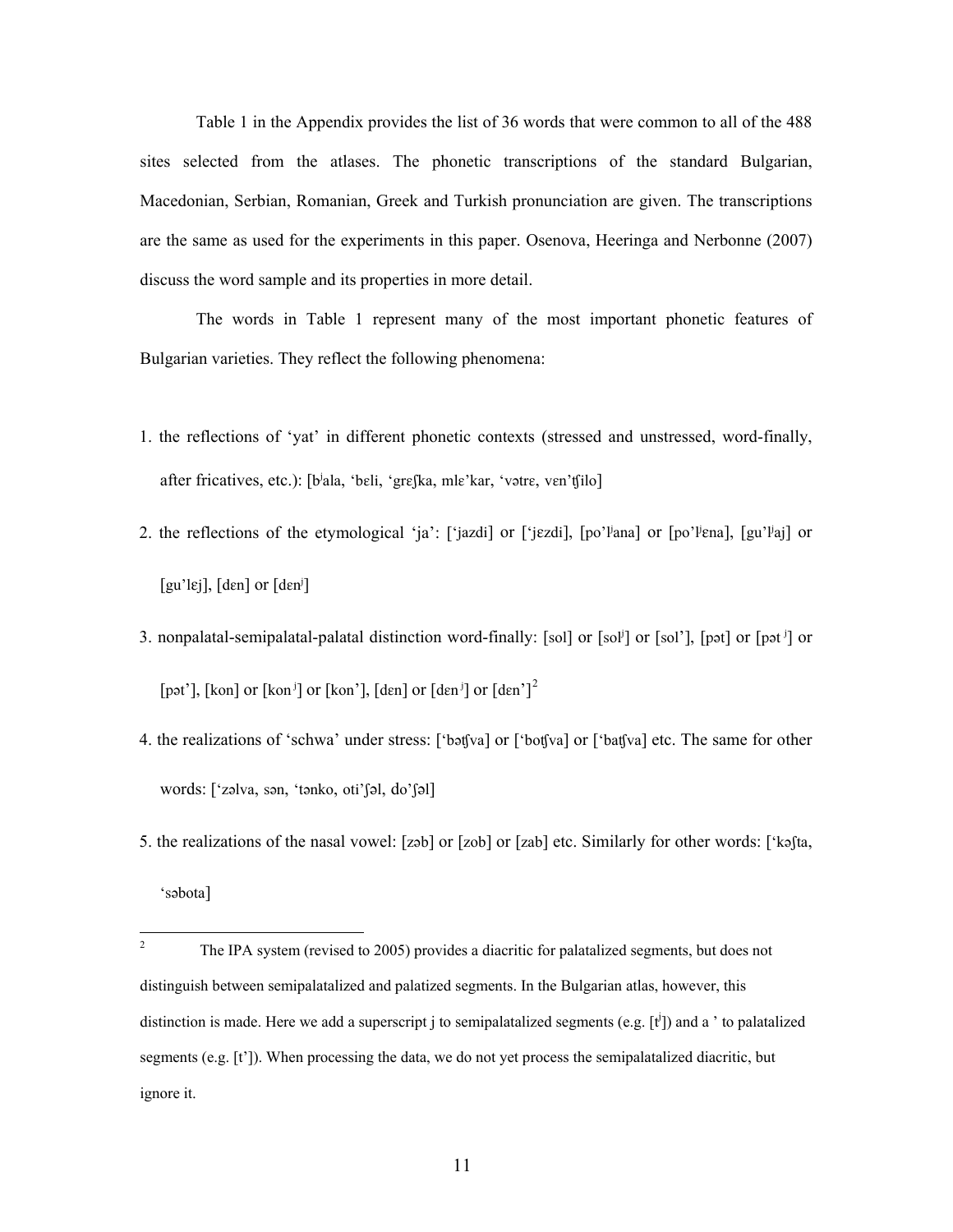- 6. the metatheses 'əl-lə' and 'ər-rə': [ʒəlt] or [ʒlət], [gərb] or [grəb]
- 7. the realizations of various vowels in different contexts: ['ovtʃɛ] or ['ovtʃo], [kl<sup>j</sup>utʃ] or [klitʃ]
- 8. the reduction of the open vowels in unstressed position: [mlɛ'kar] or [mli'kar], [vɛn'ʧilo] or [vin'tʃilo], etc.
- 3.4. Contact Language Material

To compare the pronunciations in the contact languages, we used the most frequent lexicalization of the concepts used in the word list above. We sought these for each of the four contact languages examined: Macedonian, Serbian, Romanian, Greek and Turkish. Macedonian and Serbian are closely related South Slavic languages, while Romanian belongs to the Romance language family, Greek to Greek and Turkish to Turkic. This appears to be unfortunate from the point of view of language contact studies, as it will be impossible to separate genealogical influence (stemming from the common historical source of the Slavic languages) from contact influence in the case of Macedonian and Serbian, but it is quite fortunate in that we can use the well-known proximity of Bulgarian to Macedonian and Serbian as a test of how well the different candidate techniques are working.

The set of 36 words which we used for the comparison comprises almost exclusively words of Slavic origin. Only two loanwords are present: 'pocket' and 'pot', both from Turkish. The nearest equivalents in Macedonian and Serbian were obtained from Bulgarian experts on these languages on the basis of the Bulgarian words. The nearest equivalents in Romanian, Greek and Turkish were obtained by asking native speakers of these languages for the nearest equivalent, using English translations as a basis for comparison.

It was naturally difficult at times to settle on a single closest word for a given concept. For example, Turkish has two words for the concept 'mistake'; Romanian two words for 'feast';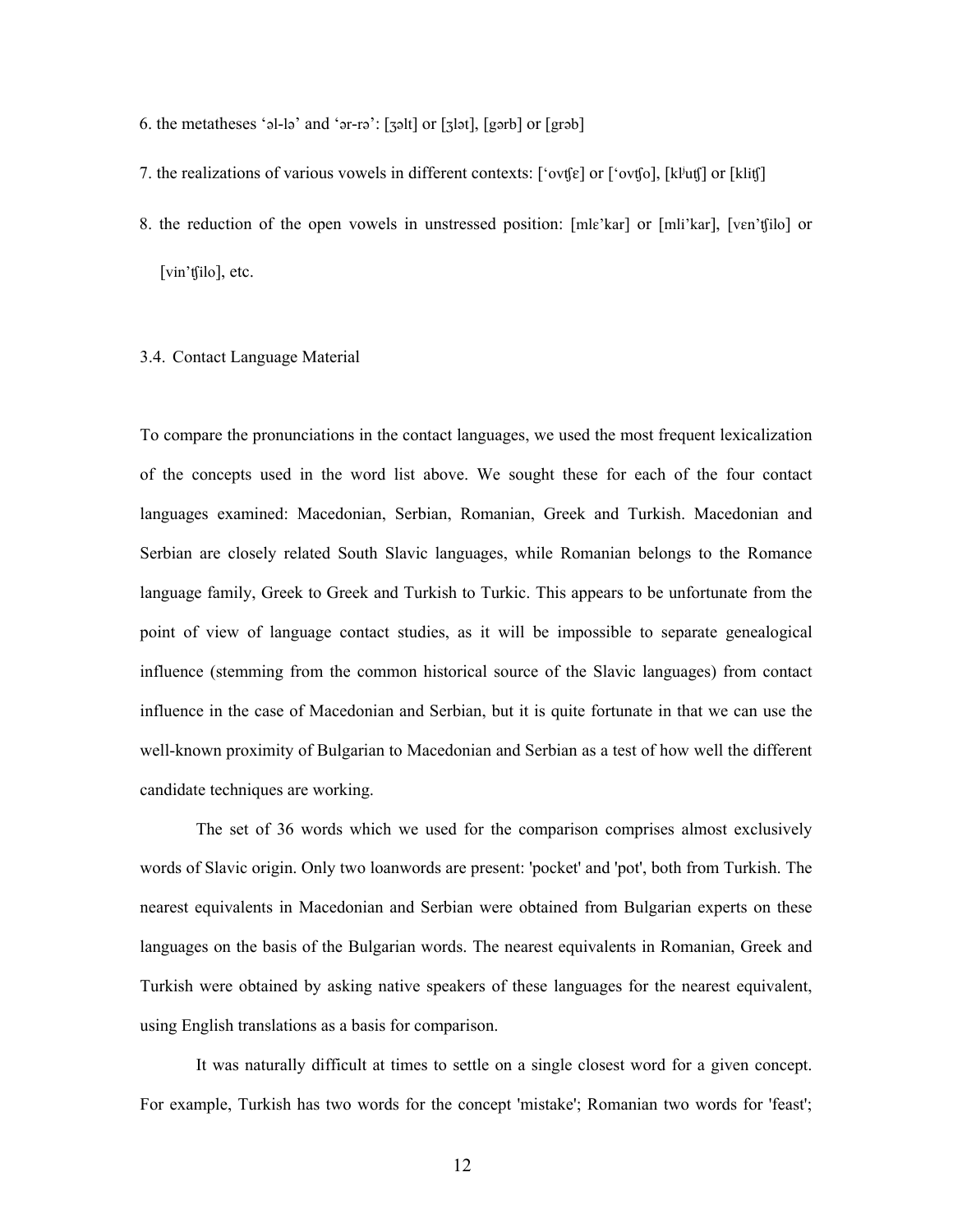and Serbian two words for 'cup, glass' (as does English). In all these cases, both words were used and the differences averaged. In cases of morphosyntactic asymmetry, in which single lexical items in Bulgarian were closest to multiword lexical items (e.g. 'ride' in Turkish) we encode the sequence of words and used that as a basis of comparison.

# 4. Methods

# 4.1. Measuring Linguistic Distances

# 4.1.1. Phone frequency method

Hoppenbrouwers and Hoppenbrouwers (2001, p. 1) describe an experiment in which languages were compared on the basis of phonetic texts from *The Principles of the International Phonetic Association* (IPA 1949). In this IPA pamphlet the fable 'The North Wind and the Sun' is produced in 51 languages and rendered in phonetic transcription. For each text the frequencies of phones are determined. Since not all samples have the same size, relative frequencies are used. The distance between two languages is equal to the sum of the absolute values of the differences between the corresponding (relative) phone frequencies.

Even though the difference between palatalized and non-palatalized consonants is represented only through the use of the diacritics (see examples, Appendix Table 1), palatal and nonpalatal consonants were regarded as distinct when we counted the phones. Applying this method to our material (488 dialects, standard Bulgarian, Macedonian, Serbian, Romanian and Turkish) 69 different phones were found.

# 4.1.2. Feature frequency method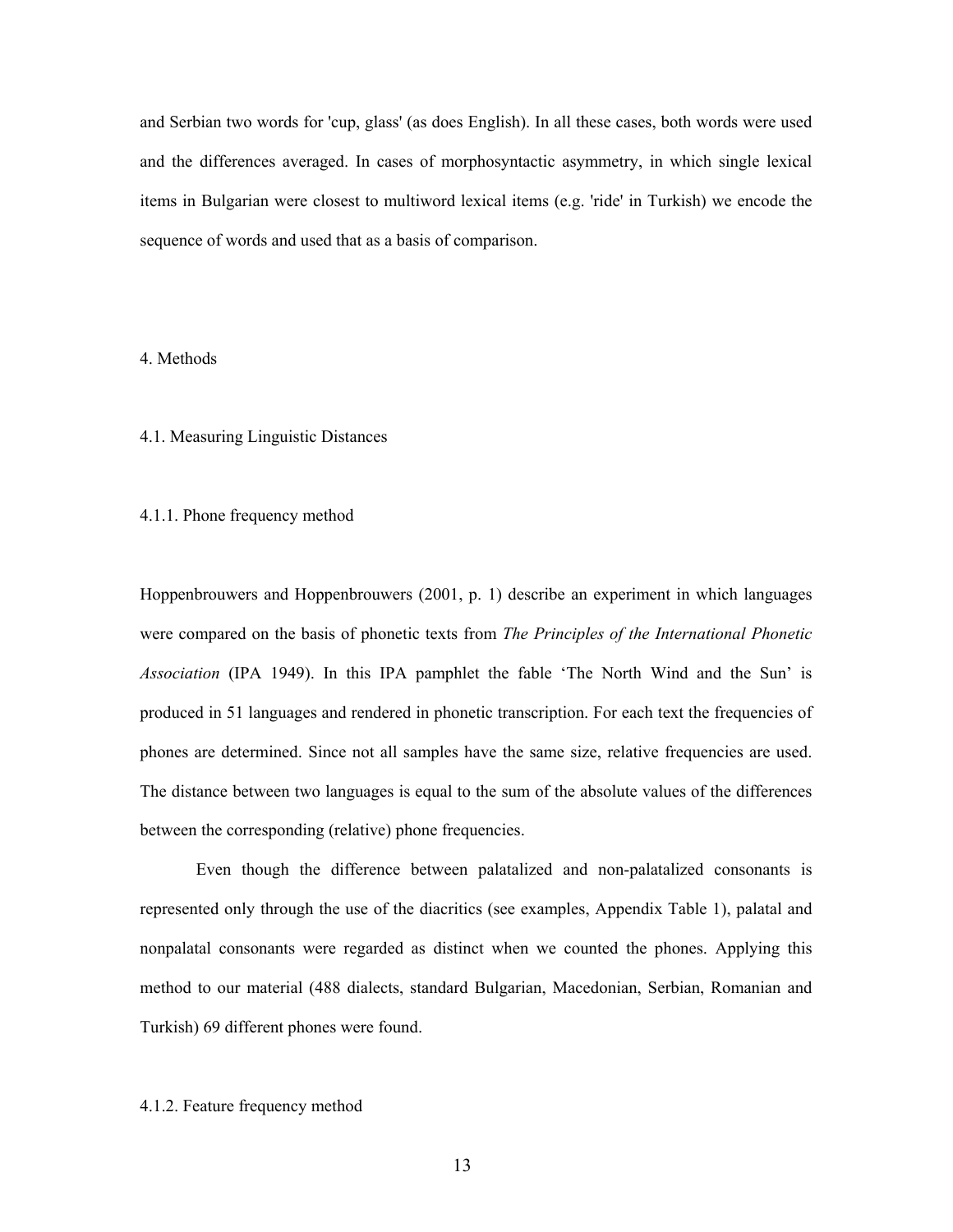The phone frequency method introduced above does not take into account that for example the [i] and [I] are more similar to each other than the [i] and [ɑ]. Therefore Hoppenbrouwers and Hoppenbrouwers (1988) developed the feature frequency method. Using this method, each phone is described by a range of binary features. For example the feature *round* is set to 1 when a vowel is rounded (e.g. the [y]) and set to 0 if a vowel is not rounded (e.g. [i]). The feature *voiced* is set to 1 when a consonant is voiced (e.g. [v]) and set to 0 if the consonant is not voiced (e.g. [f]). If we have a corpus of 36 phonetic transcriptions per variety, for each feature we count the number of segments for which that feature is marked positively. We count the number of rounded sounds, the number of voiced sounds, etc. The frequencies are divided by the total number of phones in the corpus to obtain relative frequencies. We calculate the distance between two languages as the sum of the differences between the corresponding feature frequencies. $3$ 

When defining phonetic segments in terms of features, one has to choose the right features. Hoppenbrouwers and Hoppenbrouwers (2001) used a modified version of *The Sound Pattern of English* (SPE) (Chomsky & Halle 1968). We used the system of Almeida & Braun (1986), since this system is directly based on the well-known IPA system. When using this system, we separate vowels and consonants. It means that vowel feature counts are divided by the number of vowels in the corpus, and consonant feature counts are divided by the number of consonants in the corpus. The vowel features are listed in Table 2 and the consonant features are listed in Table 3.

Table 2 comes here

Table 3 comes here

<span id="page-13-0"></span><sup>&</sup>lt;sup>3</sup> Hoppenbrouwers and Hoppenbrouwers (1988) give several alternatives for calculating the difference of two feature frequency histograms. It is beyond the scope of this article to discuss them fully.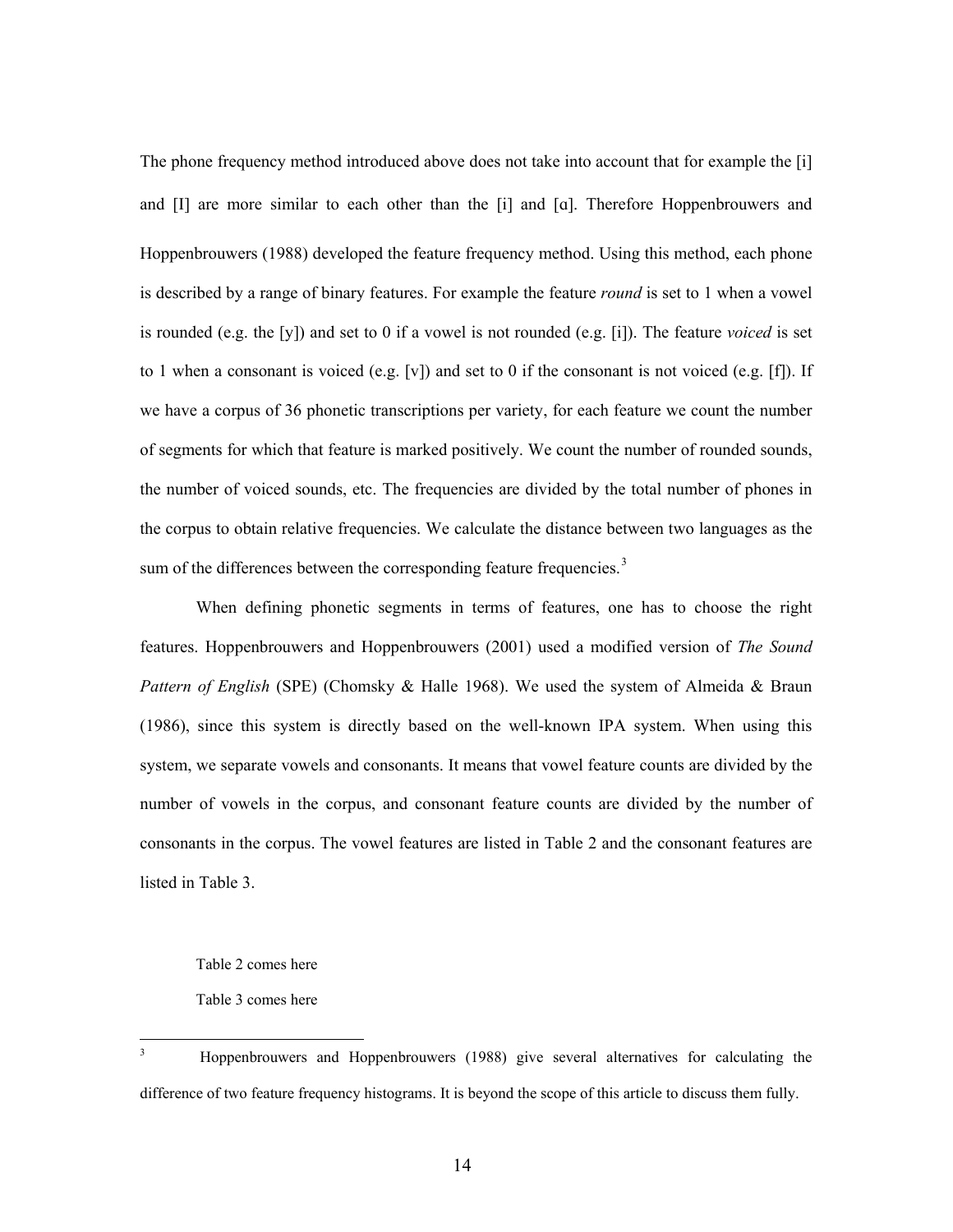We converted the IPA-inspired Almeida-Braun system to a binary system (like SPE). The binary system chosen is designed to avoid the obscuring effects of multivalued systems in which contrasting differences may be neutralized. We illustrate the danger with a small example. Assume that one variety has one front vowel and one back vowel. The mean value will be equal to  $(1+3)/2 = 2$ . Another variety with two central vowels would have a value of  $(2+2)/2 = 2$ . In this way it looks if the two varieties do not differ with respect to the feature *advancement*. This problem is solved by converting the multivalued feature into a vector of binary features if we use a somewhat verbose format. In general a feature with *n* values is always converted to a vector of *n-1* binary values. We illustrate this with the feature *advancement* which will be represented by three binary features:

|         | advance 1 advance 2 advance 3 |  |
|---------|-------------------------------|--|
| front   |                               |  |
| central |                               |  |
| back    |                               |  |

We also need to pay special attention to affricates. When we find for example a [ts], we use the average values of the binary feature representations of the [t] and the [s].

As mentioned above, many consonants have palatalized counterparts. We represented e.g.  $[k]$  by averaging the place of articulation of the [k] with palatal. Averaging is again done on the basis of the binary representations.

4.1.3. Levenshtein distance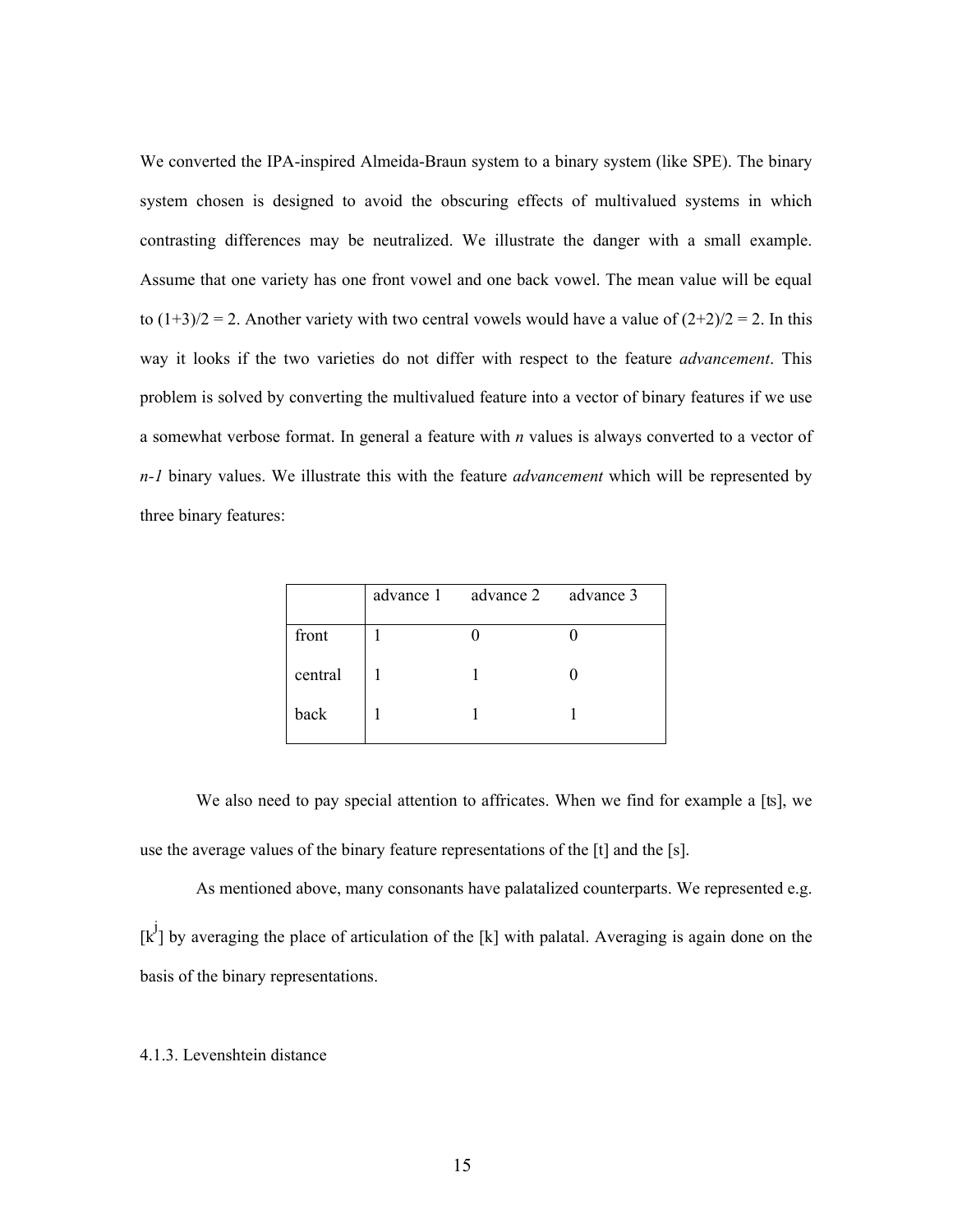Using the Levenshtein distance, two varieties are compared by comparing the pronunciation of words in the first variety with the pronunciation of the same words in the second. We determine how one pronunciation might be transformed into the other by inserting, deleting or substituting sounds. Costs are assigned to these three operations. In the simplest form of the algorithm, all operations have the same cost, e.g., 1. We illustrate this with an example of two varieties of a word pronunciation in northwestern dialects.

Changing one pronunciation into the other can be done as follows (ignoring suprasegmentals and diacritics):



In fact many sequence operations map [tsrɛʃna] to [tʃɛrɛʃa]. The power of the Levenshtein algorithm is that it always finds the cost of the cheapest mapping. Levenshtein distance is then the distance assigned by the Levenshtein algorithm, the cost of the least expensive means of mapping one string to another.

To deal with syllabicity, the Levenshtein algorithm is adapted so that only vowels may match with vowels, and consonants with consonants, with several special exceptions: [j] and [w] may match with vowels, [i] and [u] with consonants, and central vowels (in our research only the schwa) with sonorants. So the [i], [u], [j] and [w] align with anything, but otherwise vowels align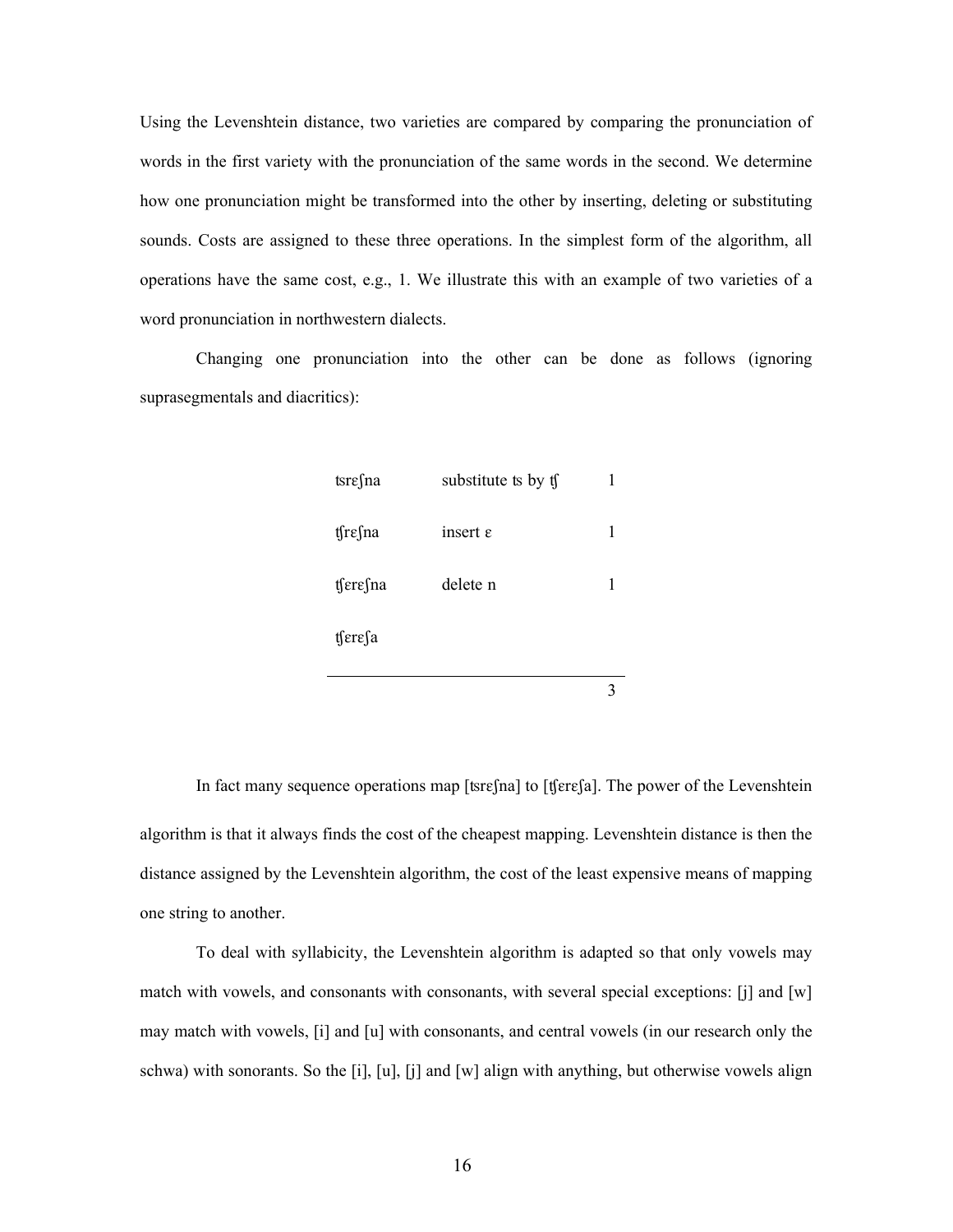with vowels and consonants with consonants. In this way unlikely matches (e.g., a [p] with an [a]) are prevented. In our example we thus have the following alignment:

> ts  $0$  r  $\varepsilon$   $\int$  n a ʧ ɛ r ɛ ʃ 0 a 1 1 1

In earlier work we divided the sum of the operation costs by the length of the alignment. This normalizes scores so that longer words do not count more heavily than shorter ones, reflecting the status of words as linguistic units. However, Heeringa, Kleiweg, Gooskens  $\&$ Nerbonne (2006) showed that results based on raw Levenshtein distances approximate dialect differences as perceived by the dialect speakers better than results based on normalized Levenshtein distances. Therefore we do not normalize the Levenshtein distances in this paper.

Here we use Levenshtein as demonstrated in the examples above, i.e. with binary operation costs. One might expect the use of gradual costs to be more obvious, but in a validation study Heeringa (2004) showed that, generally speaking, the use of binary costs outperforms the use of gradual costs.

Again we need to pay some special attention to affricates and palatalized consonants. Affricates as processed as sequences of two consonants. For example the [ʦ] is processed as a [t] followed by an [s]. Following our procedure for the phone frequency method, we considered a palatal sound and its non-palatal counterpart as fully different. For example the [k] and the [k] are considered as different as the [k] and [v].

The distance between two varieties is calculated as the average of the 36 Levenshtein distances which correspond with 36 word pairs.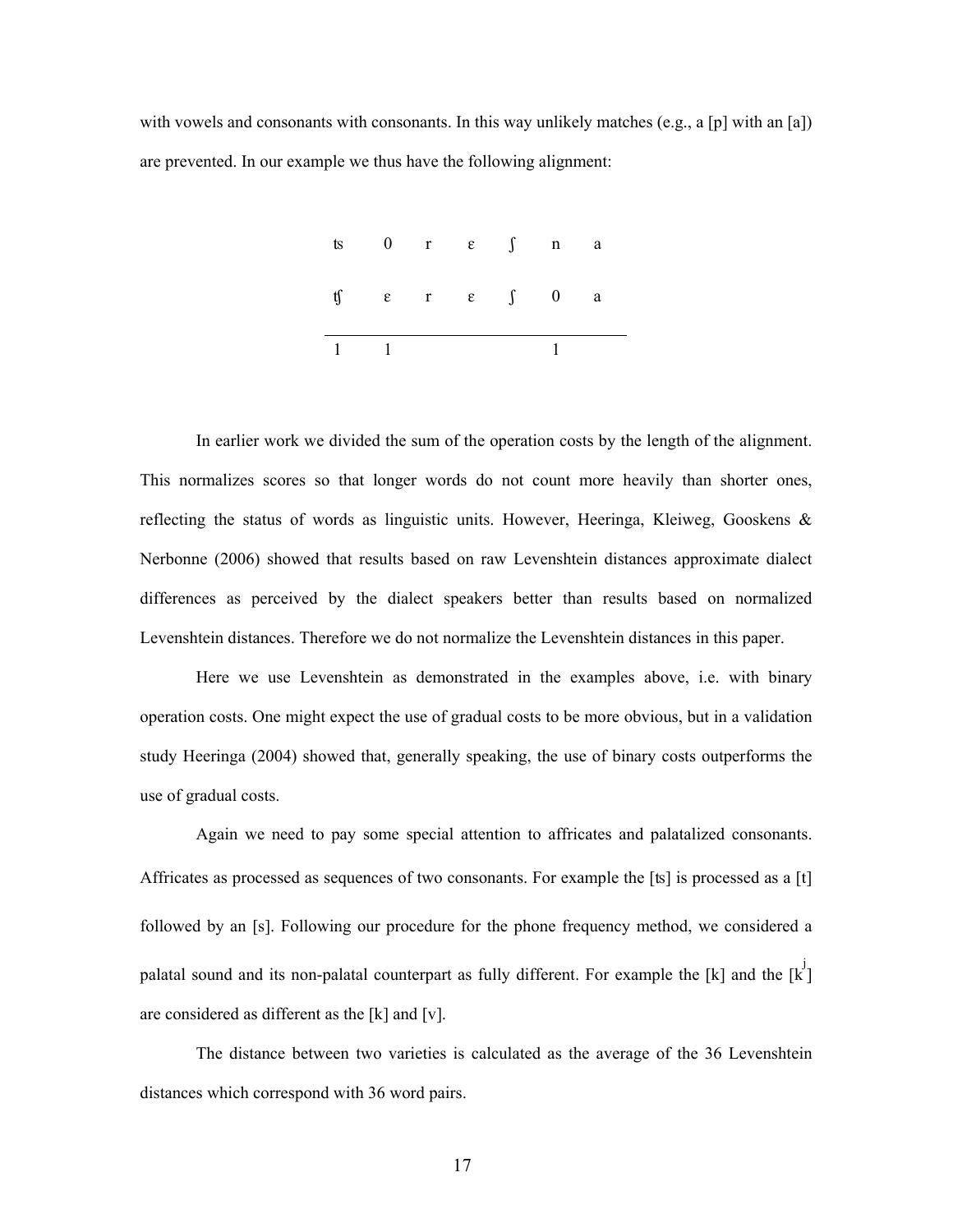<span id="page-17-0"></span> $\frac{1}{4}$ 

Trubetzkoy (1930) suggested that superficial similarity in pronunciation–in the absence of regular sound correspondence–should constitute evidence of a *Sprachbund*, using Bulgarian's relation to the other Balkan languages as an example.<sup>[4](#page-17-0)</sup>

If we add to this the conjecture that such groups originate in language contact, and that such contact is most intense near borders, then we should expect to see that pronunciation similarity is most extreme near borders, a hypothesis which we can test readily using a regression analysis, once we have settled on a suitable measure of pronunciation similarity.

We therefore measure, for each of the varieties in the subset of 50 sites, taken from the sample of 488 sites (see Section 3.2) the distance to the nearest border for each of the four contact

#### From Trubetzkoy's (1930) brief note:

 Gruppen, bestehend aus Sprachen, die [...] manchmal auch äussere Ähnlichkeit im Bestande der Lautsysteme, - dabei aber keine systematischen Lautentsprechungen, keine Übereinstimmungen in der lautlichen Gestalt der morphologischen Elemente und keine gemeinsamen Elementarwörter besitzen, - solche Sprachgruppen nennen wir Sprachbünde. So gehört z.B. das Bulgarische einerseits zur slawischen Sprachfamilie [...] andererseits zum balkanischen Sprachbund [...].

Translated in English:

Groups consisting of languages which […] often have external similarities in the inventories of sound systems, but no systematic sound correspondences, no similarities in the sound shape of morphological elements and no shared elementary words, such linguistic groups we call Sprachbünde. For example Bulgarian belongs to the Slavic language family on the one hand [...] and to the Balkan Sprachbund on the other hand [...].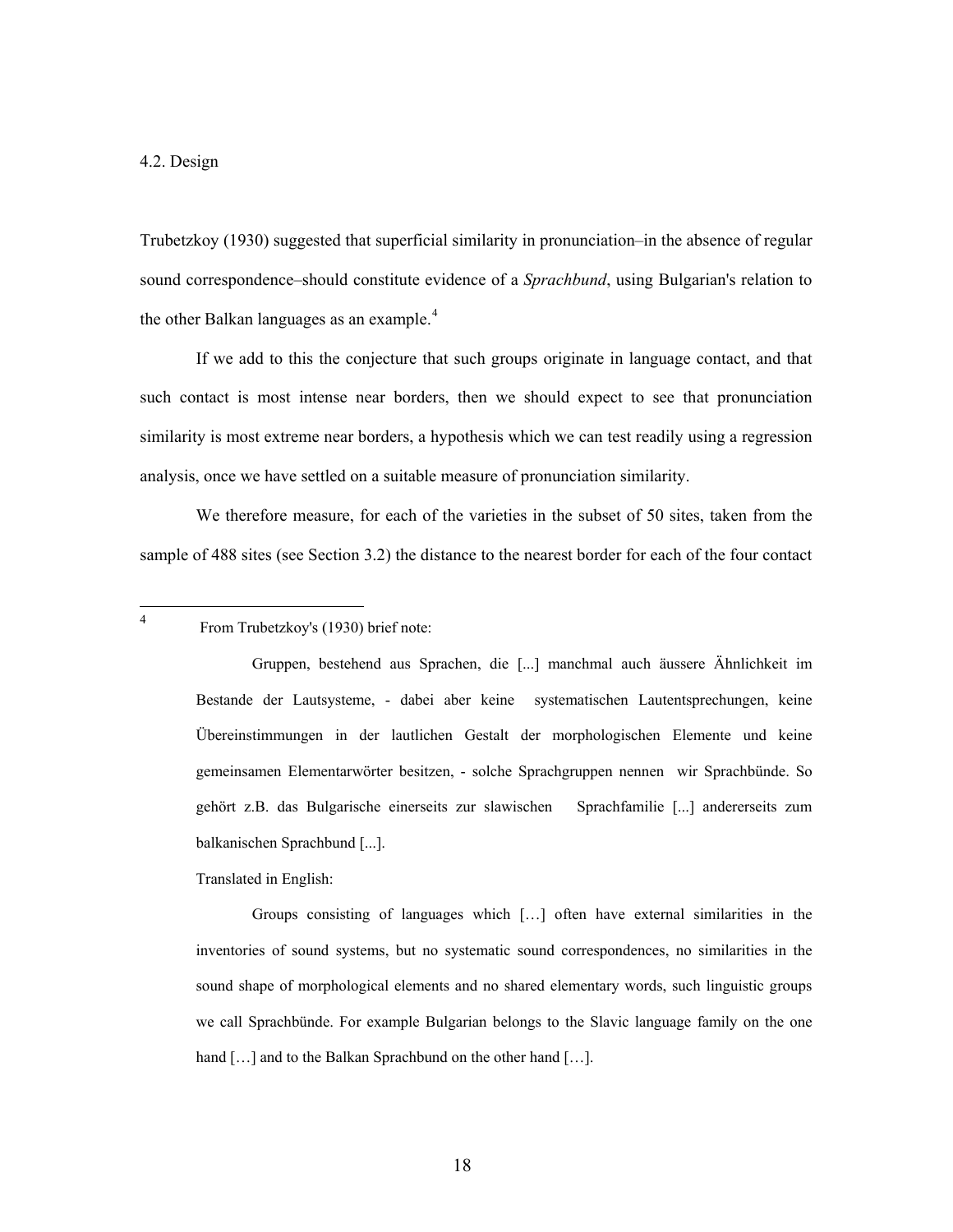languages. We hypothesize that the distance to the border will correlate positively with the pronunciation distance as measured by PFM, the FFM and Levenshtein distance.

5. Results

We first examine the overall measurements in order to determine which of the measurement techniques appears to be successful in detecting linguistic affinity. We then turn to the correlation with geography.

### 5.1. Distances to standard languages

We examine the overall measurements in two respects to see whether they were sensitive to the sort of linguistic similarity we wish to detect. First, we examined what Nerbonne & Kleiweg (2007) call *local incoherence* to see how well the measurement was detecting a signal of geographic coherence. Levenshtein distance was far and away the best technique in this respect. We applied Levenshtein distance irrespective of whether words of a comparison pair are cognates or not.

Second we checked whether the consensus view, i.e. that Macedonian is most similar to Bulgarian, followed closely by Serbian, is in fact reflected by all of the measurement techniques. In order not to be confused by the similarity of some varieties, even in the face of substantial overall differences, we examine not only the average degree of similarity, but also the degree of similarity of the most similar varieties (the first quartile of measurements).

 The table shows the mean and the standard deviation of the distances to each standard language (in the two columns on the right), while the "first quartile" columns show mean and standard deviations for the closest quarter of the dialects (per language). The Levenshtein distances are averaged over the number of dialects, and over the number of words per dialect.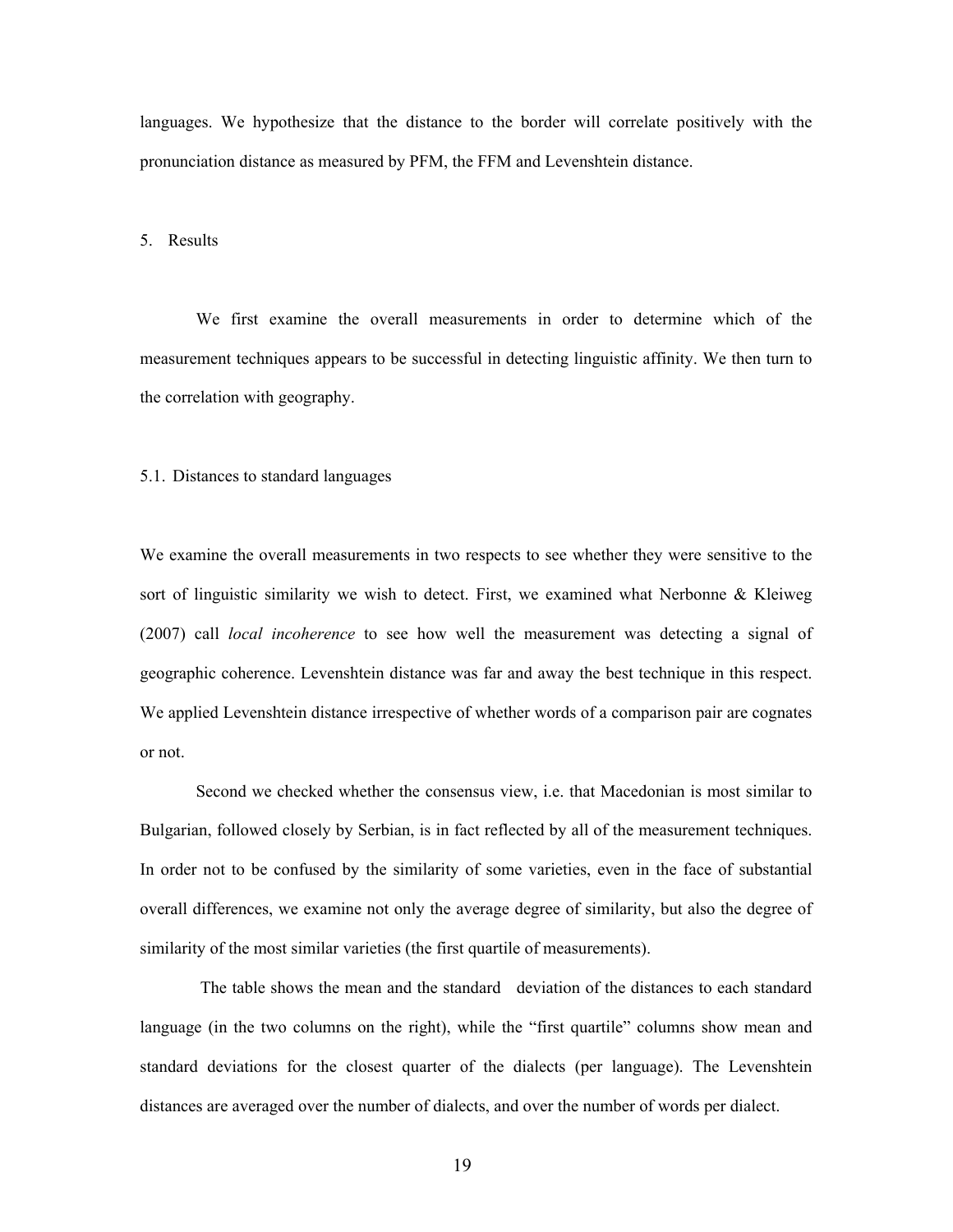Table 4 comes here

To do this, we calculated the average linguistic distance between each of the reference languages and all of the 488 Bulgarian dialects for which we had data. The same descriptive statistics were calculated while restricting attention to the top 25% of most similar varieties. The results in Table 4 show the mean and the standard deviation for each standard language using the Levenshtein distance, which have been averaged over the number of dialects, and over the number of words per dialect. Levenshtein distances conform to the expectation that Macedonian is closest, followed by Serbian. Both have relatively small standard deviations. Romanian is more distant, followed by Turkish and Greek, and the distances to these standard languages have relatively high standard deviations.

It turns out that the order-insensitive methods, PFM and FFM, are only marginally less successful in detecting linguistic similarity. However, when attention is restricted to the most similar quartile, PFM and FFM agree with Levenshtein in showing that Macedonian is closest, followed by Serbian. FFM differed from the other two when the entire set of Bulgarian varieties was examined, where it led to results in which Serbian was most similar. As we noted above, the analysis of the most similar varieties is probably the better pole of comparison when examining these results.

So it turns out that PFM and FFM, which we suspected would be more suitable for the comparison of (strongly) unrelated varieties, are not clearly better. On the other hand, we do not conclude that they are clearly worse either, only marginally so. In particular, all three methods result in analyses of the first quartile of data in which the consensus view of experts is respected.

# 5.2. Geographic gradient of contact

20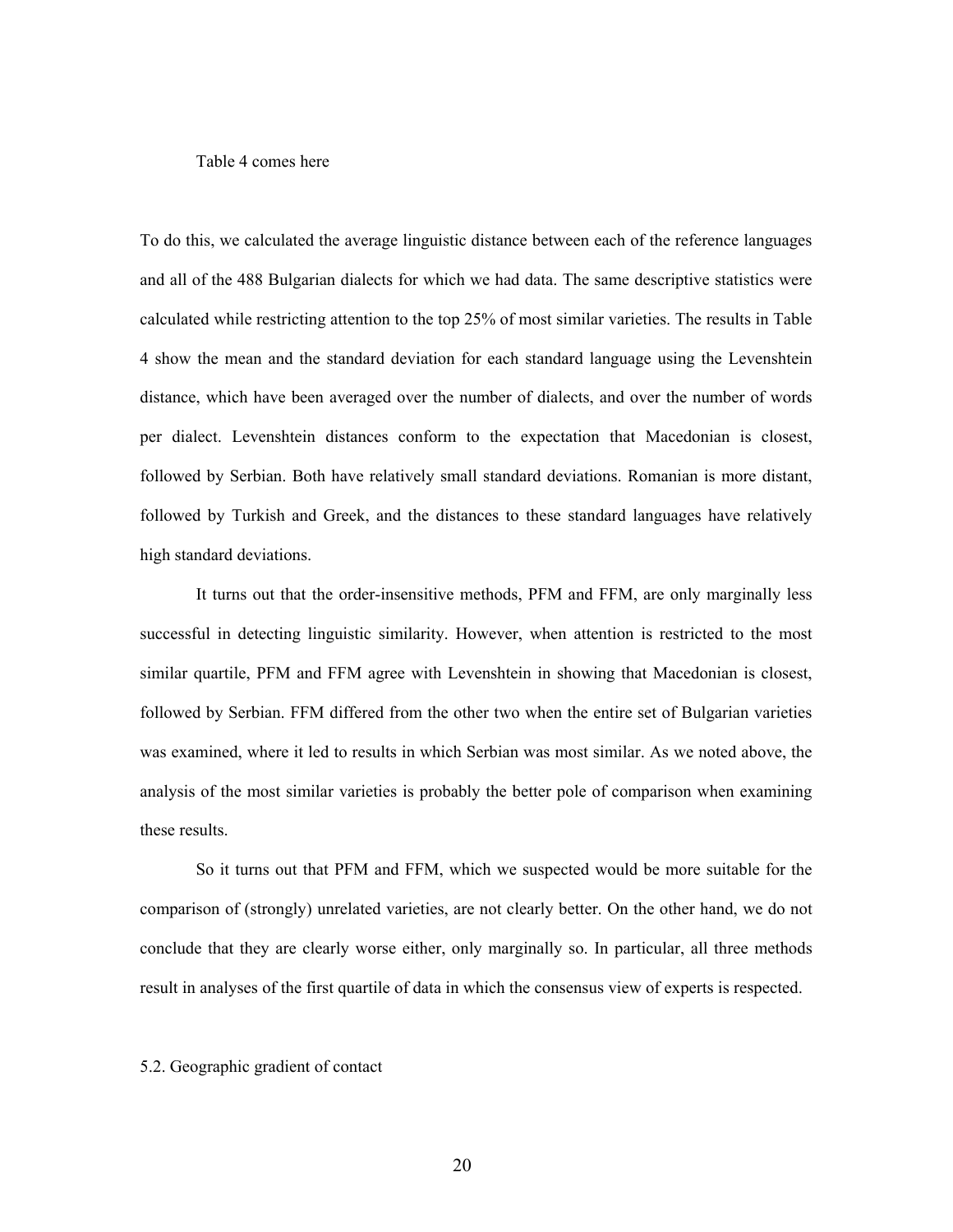We turn then to our second topic, the degree to which we can detect a gradient of similarity approaching the borders of other languages areas. We shall continue to examine alternative measurement techniques since we do not regard any as clearly superior, even if Levenshtein distance seems (marginally) preferable to the alternatives.

Figure 3 displays Levenshtein distances of 488 Bulgarian varieties compared to Macedonian and Serbian, in Figure 4 the same varieties are compared to Romanian and Greek, and in Figure 5 they are compared to Turkish. In Figure 2 the varieties are represented by dots, which represent locations. In Figures 3, 4 and 5 not only the dots are colored, but the areas surrounding the dots as well, in order to get clearer pictures. In general (nearly) the same dialect is spoken in the direct neighborhood of a location, although there may be exceptions, especially as regards (large) cities.

The Macedonian and Serbian map clearly show a gradient of similarity toward the border. But we note again here that the gradient of similarity may not indicate language contact effects at all, but rather the pronunciational residue of a continuum in the South Slavic languages. The Romanian map, the Greek map and the Turkish map do not suggest a strong gradient of similarity toward the relevant borders, but we shall examine the gradient numerically, as well. It is striking that the Greek map shows a gradient of similarity toward the Macedonian border. Bulgarian dialects which are relatively close to Greek, are close to Macedonian as well.

Figure 3 comes here

Figure 4 comes here

Figure 5 comes here

### 5.3. Correlation between geographic and linguistic distances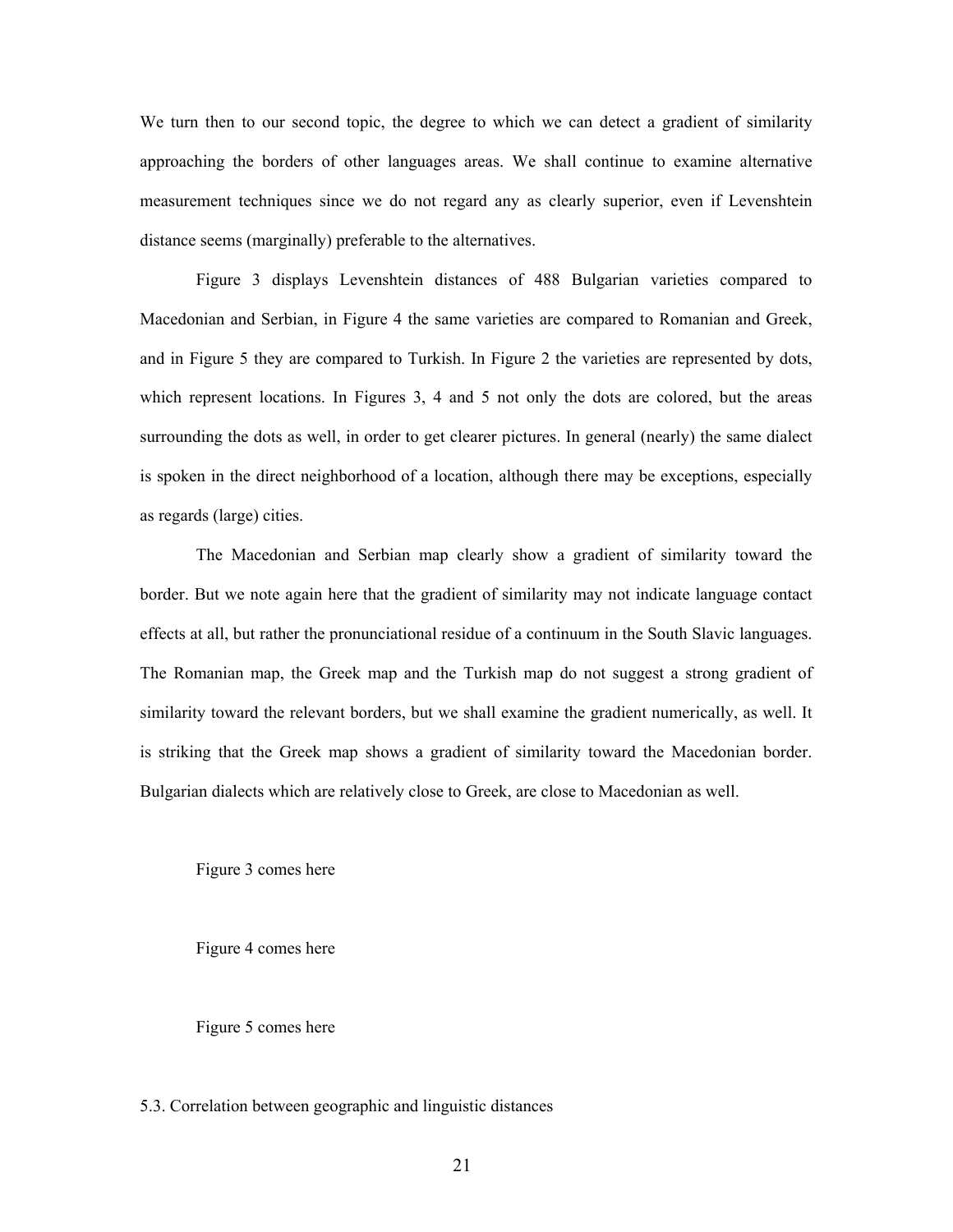For a subset of 50 Bulgarian dialects we measured the geographic distances to the (closest) borders of Macedonia, Serbia, Romania, Greece and Turkey. We calculated the correlations between these geographic distances and the linguistic distances to the corresponding standard languages of these countries. The results are given in Table 5. Linguistic distances were calculated using the PFM, the FFM and Levenshtein distance.

# Table 5 comes here

We first note that the results agree to some extent. All of the techniques detect clines of increasing similarity approaching the borders of Macedonia, Serbia and Romania, and none of them see any such (positive) gradient when approaching the Greek or Turkish border.

In fact, PFM and Levenshtein actually detect significant *negative* correlations between linguistic and geographic distances involving Greek or Turkish on the one hand and the Bulgarian varieties on the other. FFM measures a nonsignificant correlation, but again a correlation in the direction opposite from the one predicted.

The relatively strong correlation with Romanian when using the PFM and the FFM is all the more remarkable given the large consensus among Balkanists that pronunciation plays a subordinate role in the *Sprachbund* (Birnbaum 1965). Romanian is, of course, a Romance language, and it is surprising to see that its phonological properties are increasingly shared as one proceeds toward its borders, given the usual tenet that Balkan language contact does not involve phonology, at least not primarily. Perhaps Asenova (1989), is correct in identifying the similar vowel systems of the Balkan languages as a unifying feature (but we note that Asenova does not regard Turkish as participating in the *Sprachbund*, an issue outside the scope of this paper and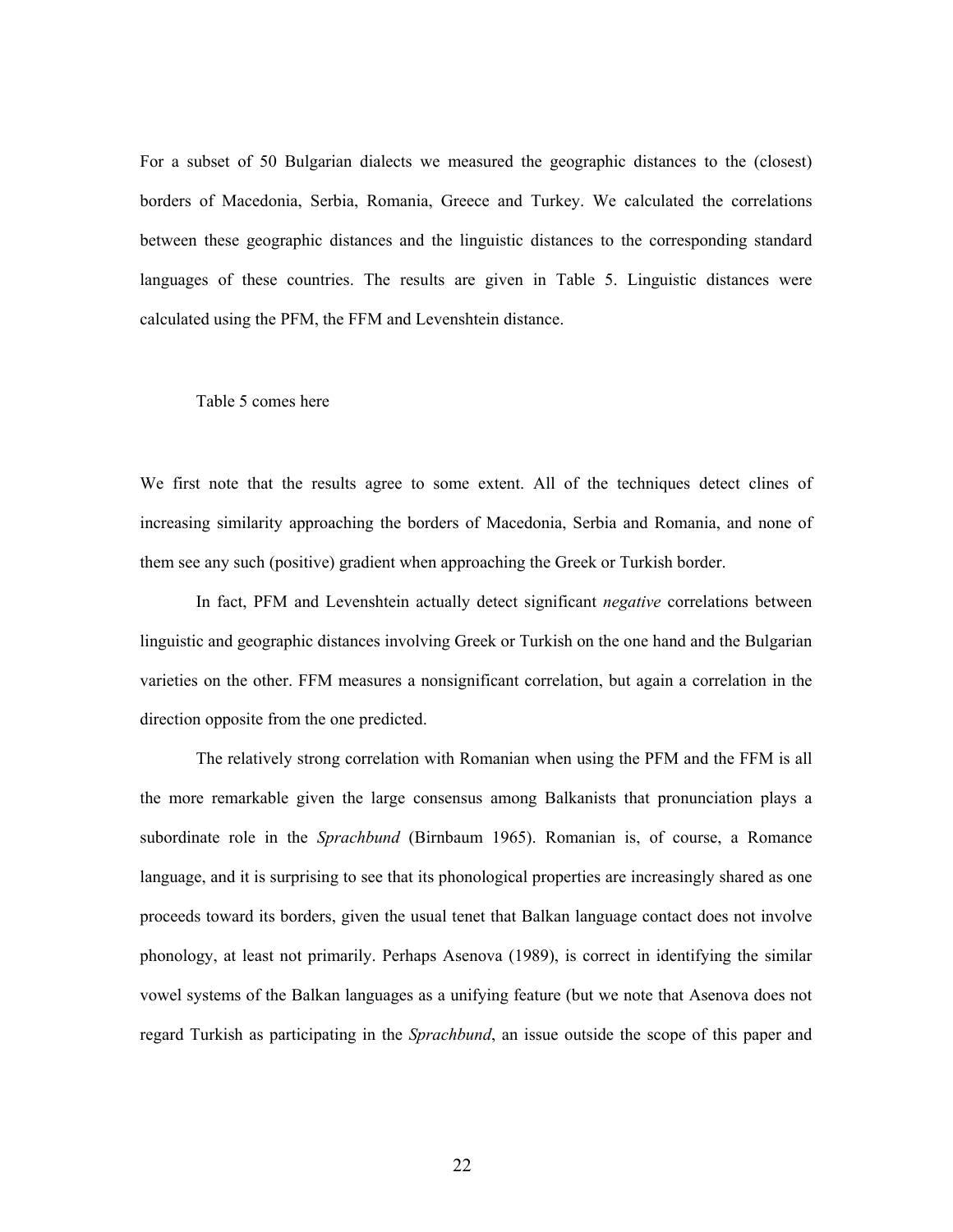one we have attempted to avoid taking a stand on). Investigating the linguistic basis of the Romanian gradient will have to await a next paper.

We return to the cases of Greek and Turkish. For Greek, both the PFM and the FFM measurements result in significant negative correlations. For Turkish the FFM measurements result in a significant negative correlation. The Bulgarian varieties we collected and analyzed become less similar to Greek/Turkish as one approaches the border. Counseled by caution, we emphasize that techniques we are applying are novel in this area so that we cannot rule out problems in the measurement techniques. But simple error is unlikely to result in statistical significance.

A more interesting conjecture for Turkish is that the explanation lies in the more complicated relation between Turkish contact and Bulgarian. After all, Bulgarian was a part of the Ottoman empire from 1393 on for nearly five centuries. Hence, the sites with substantial Turkish populations are not only located near the Turkish border, but practically all over the country. For example, there are compact Turkish populations in the Northeast (Shumen, Targovishte, Razgrad, Silistra), in the south central part of the country (Plovdiv), and in southern parts (Kardzali, Smolyan). We would be interested in following up this conjecture with a study involving such demographics (if the relevant quantitative information is available). Linguistically we found that palatalization of [b], [t], [d], [v], [n] and [r] is most frequently found in the eastern Bulgarian dialects. However, none of these palatal sounds occur in Turkish, which makes the geographically more distant western Bulgarian varieties linguistically closer to Turkish than the eastern ones.

In the southern part of Bulgaria a large Greek population lived, especially in the area which was known as Eastern Rumelia in the period 1878-1885 when it was an autonomous province in the Ottoman empire. This population was largely exchanged in the aftermath of the Balkan wars and the second world war. Today, several thousand Bulgarians of Greek descent still inhabit the region, especially the *Sarakatsani*, transhumant shepherds. Actually we may expect a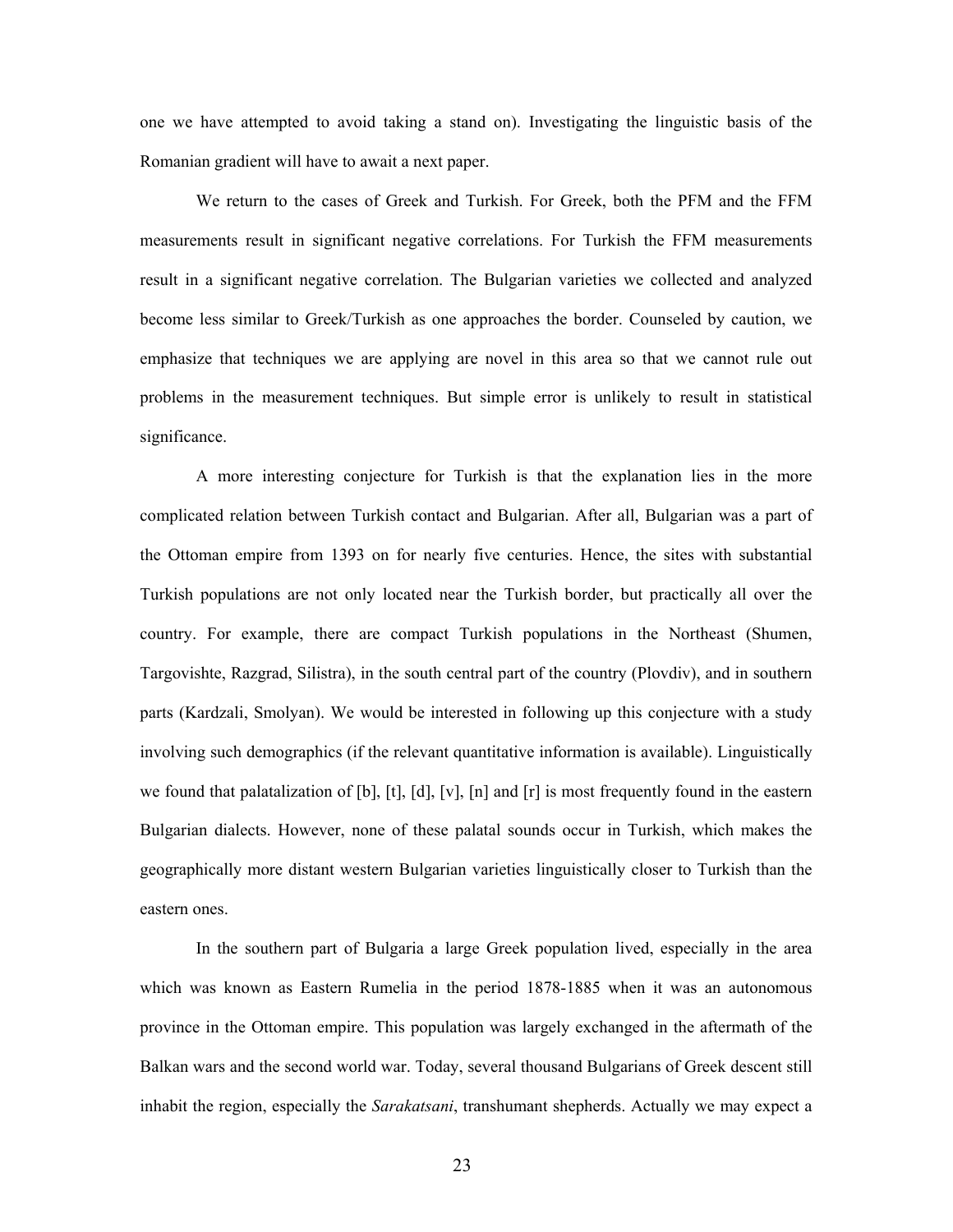positive correlation from this, but probably the Bulgarians want to distinguish themselves from the Greek by contrasting their dialect pronunciation to the Greek pronunciation.

Although the results in Table 5 agree to some extent, the correlation measures do not agree with each other well, in particular the phone frequency and feature frequency methods as applied to Turkish and the feature frequency method and Levenshtein distance as applied to Serbian. This is important with respect to the methodological goal of developing techniques which detect contact effects. The failure of the techniques to agree indicates that they are not *all* functioning as wished.

### 6. Conclusions and prospects

Bulgaria and the Balkans are most famous linguistically for the extensive language contact which has developed there (Trubetzkoy 1930), and it is fascinating to apply quantitative techniques developed for dialectology in order to explore and analyze language contact.

In this paper we applied a measurement of pronunciation differences to a large database of Bulgarian.

We see the future work in several directions. First, we would like to examine different dialect data, and in particular data collected from sites that were not selected for being purely Bulgarian. Second, it would be important to identify the regular aspects of the distinctions at the base of the analysis here, i.e. the linguistic basis of the aggregate analysis, and, in fact, we have initiated that work in collaboration with a Ph.D. student. Third, it would be interesting to include lexical variation in a parallel analysis, and to examine the degree to which lexical differences correlate with differences in pronunciations. We hasten to add that a great deal more material would be needed in order to obtain reliable lexical measurements.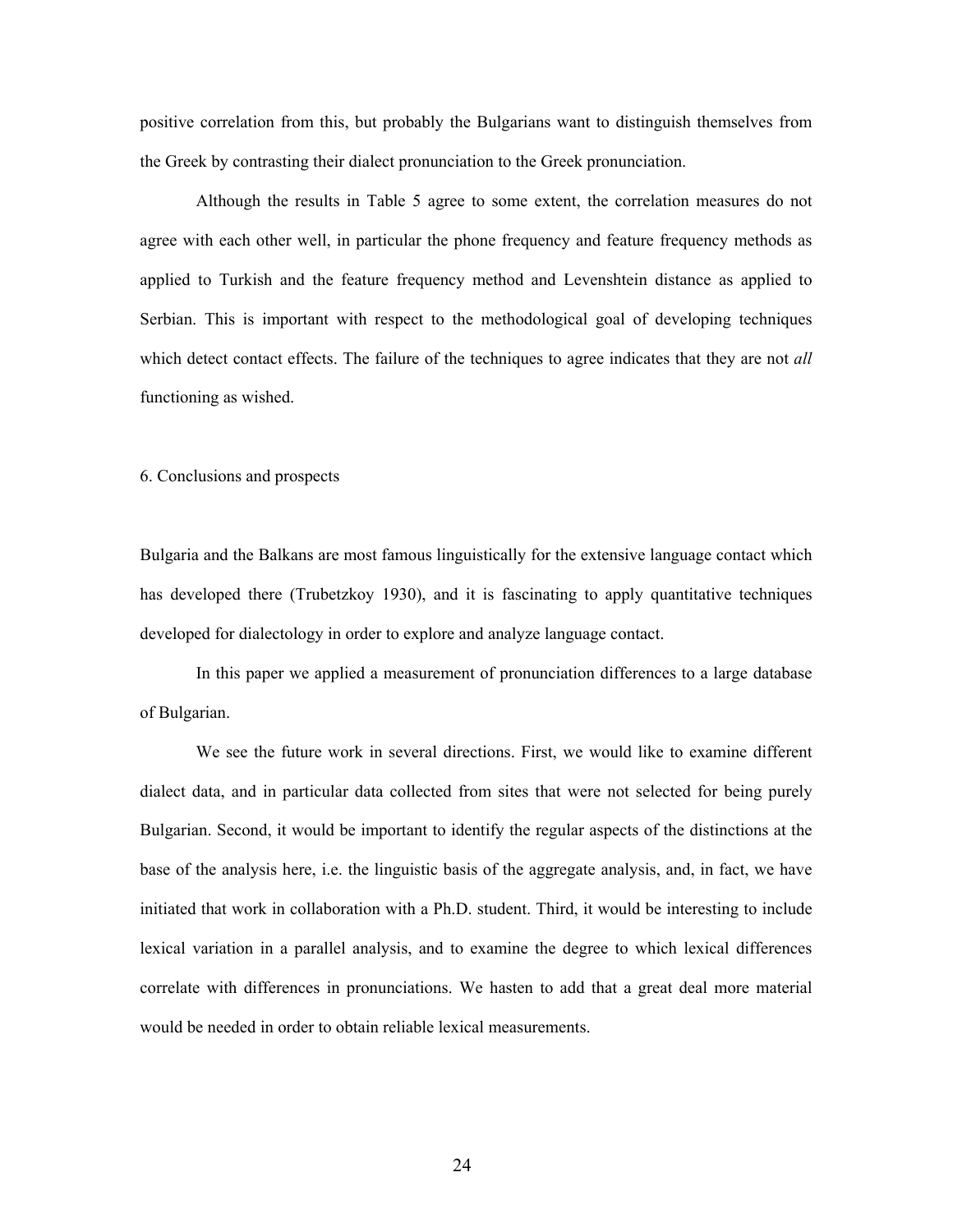# Appendix

| <b>Bulgarian</b><br>cyrillic<br>written<br>form | <b>Bulgarian</b><br>pronun-<br>ciation | Macedonian<br>pronun-<br>ciation | <b>Serbian</b><br>pronun-<br>ciation | Romanian<br>pronun-<br>ciation | <b>Greek</b><br>pronun-<br>ciation | <b>Turkish</b><br>pronun-<br>ciation                         | <b>English</b><br>translation |
|-------------------------------------------------|----------------------------------------|----------------------------------|--------------------------------------|--------------------------------|------------------------------------|--------------------------------------------------------------|-------------------------------|
| бъчва                                           | 'batfva                                | 'botfva                          | 'batfva                              | bu'toj                         | vi'tion                            | 'fu∫u                                                        | barrel                        |
| зълва                                           | 'zalva                                 | 'zolva                           | 'zaova                               | kum'nata                       | anda'delfi                         | <b>αrymckε</b>                                               | sister-in-law                 |
| дошъл                                           | do'fel                                 | do'fol                           | do'fao                               | vε'nit                         | $\cdot$ ir $\Theta$ ε              | $\boldsymbol{\varsigma}$<br>$\varepsilon$ l <sup>j</sup> mis | has<br>come-he                |
| ЖЪЛТ                                            | 3 <sup>olt</sup>                       | 30lt                             | 3ut                                  | 'galben                        | 'kitrinos                          | sa'ru                                                        | yellow                        |
| зъб                                             | zəp                                    | zap                              | zup                                  | 'dinte                         | 'ðodi                              | dif                                                          | tooth                         |
| събота                                          | 'sabota                                | sa'bota                          | 'subota                              | 'siləbtə                       | 'savaton                           | chumartesi                                                   | Saturday                      |
| къща                                            | 'kə∫ta                                 | 'kuk <sup>j</sup> a              | 'kutf <sup>j</sup> a                 | 'kasa                          | 'spiti                             | $\epsilon f$                                                 | house                         |
| бяла                                            | 'b <sup>j</sup> ala                    | 'bela                            | 'bela                                | 'albə                          | aspri'a                            | ak                                                           | white-fem                     |
| бели                                            | 'beli                                  | 'beli                            | 'bɛli                                | 'albe                          | as'pri                             | ak                                                           | white-pl                      |
| язди                                            | 'jazdi                                 | 'yazdi                           | 'ja∫ε                                | kələreste                      | pije'ni                            | a'tabinojof                                                  | ride-3per                     |
| неделя                                          | ne'del <sup>j</sup> a                  | 'nedela                          | ne'delja                             | du'minika                      | kiria'ki<br>ενδο'maδa              | 'pazar                                                       | Sunday                        |
| млекар                                          | mle'kar                                | 'mlɛkar                          | 'mlɛkar                              | ləp'tar                        | yalakto'polis                      | 'sytfy                                                       | milkman                       |
| грешка                                          | 'greska                                | 'greska                          | 'grε∫ka                              | $gr\epsilon'$ fala             | 'la <sub>θos</sub>                 | 'hata                                                        | mistake                       |
|                                                 |                                        |                                  |                                      |                                |                                    | 'janu∬luk                                                    |                               |
| венчило                                         | ven'tfilo                              | ven'tfilo                        | ven'tfanje                           | kunu'nie                       | nifi'kos                           | ni'k <sup>j</sup> ah                                         | married<br>life               |
| ключ                                            | kl <sup>j</sup> utf                    | klutf                            | kljutf                               | 'kεjε                          | 'kliði                             | 'anahtar                                                     | key                           |
| чаша                                            | 'tfafa                                 | 'tfafa                           | 'folja<br>ʻtfafa                     | pa'xar                         | po'tiri                            | 'bardak                                                      | glass; cup                    |
| $\Pi$                                           | pət                                    | pat                              | put                                  | drum                           | 'ðromos                            | jol                                                          | road                          |
| жаби                                            | '3abi                                  | '3abi                            | '3abi                                | 'broaste                       | 'vatraçi                           | kurba'yałar                                                  | frogs                         |
| нощви                                           | 'nostvi                                | 'nok <sup>j</sup> vi             | 'natsjve                             | 'kufkə                         | zumo'tiri                          | εk'mekteknesi                                                | hutch                         |
| поляна                                          | po'l'ana                               | 'poljana                         | 'proplanak                           | po'jana                        | ksef'to                            | 'tsimen<br>a'lan                                             | glade                         |
| овче                                            | 'oftfe                                 | 'oftfo                           | 'oftfji<br>'oftfetina                | de'oaje                        | 'provios                           | 'kojundan                                                    | sheep's                       |
| тънко                                           | 'tənko                                 | 'tanko                           | 'tanko                               | sub'tsire                      | lep'tos<br>psi'los                 | 'incke                                                       | narrow-neut                   |
| гуляй                                           | gu'l'aj                                | 'pijanka                         | 'pijanka                             | petre'tfere                    | kre'pali                           | $\int$ o'len                                                 | feast                         |
| овчар                                           |                                        |                                  |                                      | kεf                            | 'orjia                             |                                                              | shepherd                      |
|                                                 | of tfar                                | 'ovtfar                          | 'tfoban                              | tfo'ban                        | vos'kos                            | 'tfoban                                                      |                               |
| кон                                             |                                        | 'tfoban                          |                                      |                                | tso'panis                          |                                                              | horse                         |
|                                                 | kon                                    | kon                              | $kon^j$                              | kal                            | 'aloyos                            | at                                                           |                               |
| сън                                             |                                        |                                  |                                      |                                | 'ipos                              |                                                              | dream                         |
|                                                 | sən                                    | son                              | san <sup>j</sup>                     | vis                            | 'oniron<br>'ipnos                  | ry'ja                                                        |                               |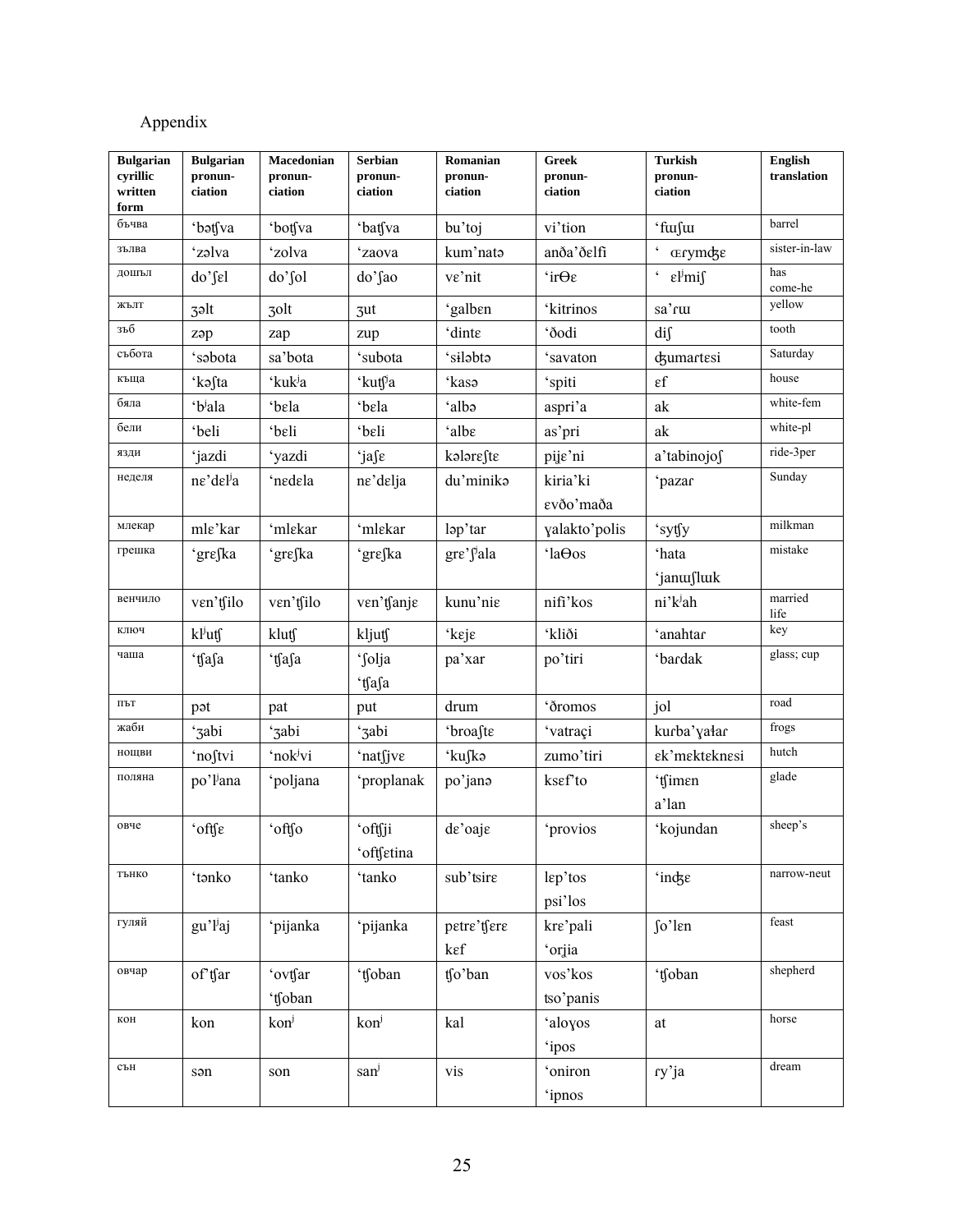| отишъл        | oti's                                     | 'otifol   | oti's so             | ple'kat             | $pi$ <sup>'</sup> j $\varepsilon$ | $\boldsymbol{\varsigma}$<br>itmi∫ | has<br>gone-he          |
|---------------|-------------------------------------------|-----------|----------------------|---------------------|-----------------------------------|-----------------------------------|-------------------------|
| вътре         | 'vətre                                    | 'vnatre   | unutra <sup>.</sup>  | ina'unutru          | 'mesa                             | i'tsarde                          | inside                  |
| тенджера      | 'tenckera                                 | 'tendzere | 'lonats              | 'kratitsə           | tendee'res                        | 'tendzere                         | pot                     |
|               |                                           |           | 'Serpa               |                     | 'tendzeris                        |                                   |                         |
| джоб          | $\phi$                                    | $\deg$    | $\deg$               | buzu'nar            | <i>'tsεpi</i>                     | $\alpha$                          | pocket                  |
| няма          | 'n <sup>j</sup> ama                       | 'nema     | 'nema                | $nu$ 'est $\theta$  | ðeni'parçi                        | jok                               | there is no             |
| череша        | $t\int \varepsilon' r \varepsilon \int a$ | 'tseresna | 'tfrefnja            | $\text{tfi}$ 'ress  | kera'sea                          | 'kiraz                            | cherry                  |
|               |                                           |           |                      | tfi'reafa           | ke'rasioni                        |                                   |                         |
| гръб          | grəp                                      | grp       | 'lech <sup>j</sup> a | 'spate              | 'plati                            | suirt                             | back                    |
|               |                                           |           |                      |                     | ʻraxi                             |                                   |                         |
| живя          | $3i'v^ja$                                 | 3i've     | '3ivio               | tr <sub>9</sub> 'it | $\epsilon$ siz $\epsilon$         | 'jasadi                           | lived-he/she/<br>it/you |
| $_{\rm COII}$ | sol                                       | sol       | so                   | 'sare               | a'lati                            | tuz                               | salt                    |
| ден           | den                                       | dεn       | dan                  | Zi                  | mera                              | jun                               | day                     |

Table 1: The thirty-six Bulgarian words which formed the base of the study in phonemic transcription. The transcriptions of the Macedonian, Serbian, Romanian, Greek and Turkish equivalents are given as well. All 488 sites used in this study included phonetic transcriptions of these thirty-six words.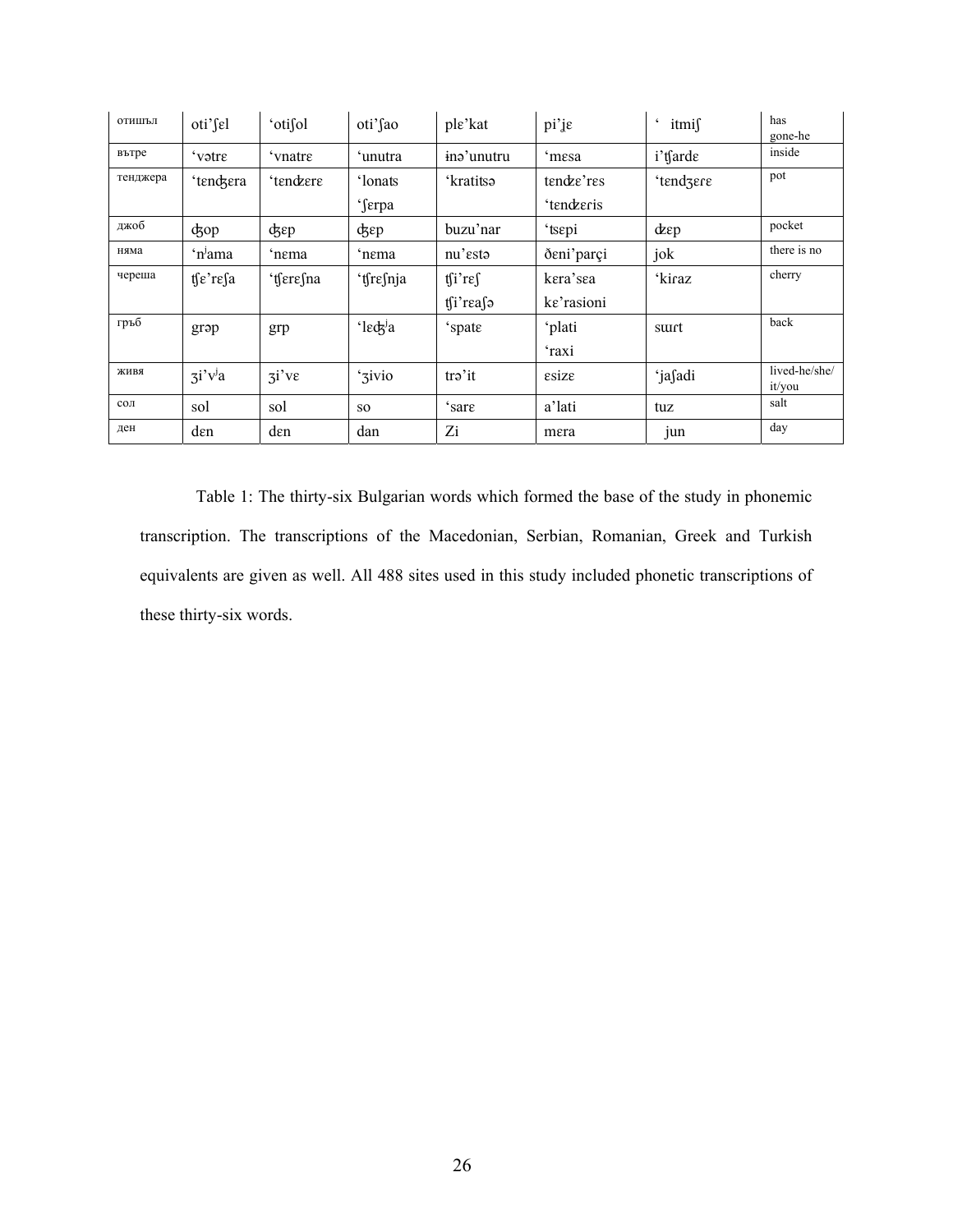- Almeida, A. & Braun, A. 1986. "Richtig" und "Falsch" in phonetischer Transkription; Vorschläge zum Vergleich von Transkriptionen mit Beispielen aus Deutschen Dialekten'. *Zeitschrift für Dialektologie und Linguistik* LIII(2), 158-172.
- Asenova, P. 1989. Балканско езикознание. *Balkan Linguistics* (in Bulgarian), Faber, Veliko Tarnovo.
- Birnbaum, H. 1965. Balkanslavisch und Südslavisch. Zur Reichweite der Balkanismen im Südslavischen Sprachraum. *Zeitschrift für Balkanologie* 3, 12-63.

Chambers, J. K. & Trudgill, P. 1998, [<sup>1</sup>1980]. *Dialectology*. Cambridge: Cambridge University Press.

- Chomsky, N. A. & Halle, M. 1968. *The sound pattern of English.* New York: Harper & Row.
- Heeringa, W. 2004. Measuring dialect pronunciation differences using Levenshtein distance, Ph.D. thesis, University of Groningen, Groningen. URL: [http://www.let.rug.nl/~heeringa/dialectology/thesis.](http://www.let.rug.nl/%7Eheeringa/dialectology/thesis)
- Heeringa, Wilbert, John Nerbonne, Hermann Niebaum, Rogier Nieuweboer & Peter Kleiweg. 2000. Dutch-German contact in and around Bentheim. In *Languages in Contact. Studies in Slavic and General Linguistics*, D. Gilbers, J. Nerbonne & J. Schaeken (eds). Vol. 28, 145-145, Amsterdam and Atlanta GA: Rodopi.
- Heeringa, W., Kleiweg, P., Gooskens, Ch. & Nerbonne, J. 2006. Evaluation of string distance algorithms for dialectology. In *Linguistic Distances Workshop at the joint conference of International Committee on Computational Linguistics and the Association for Computational Linguistics, Sydney, July, 2006,* J. Nerbonne & E. Hinrichs (eds.), 51-62.
- Hoppenbrouwers, C. & Hoppenbrouwers, G. 1988. De featurefrequentiemethode en de classificatie van Nederlandse dialecten. *TABU: Bulletin voor taalwetenschap* 18(2), 51-92.
- Hoppenbrouwers, C. & Hoppenbrouwers, G. 2001. *De indeling van de Nederlandse streektalen. Dialecten van 156 steden en dorpen geklasseerd volgens de FFM.* Assen: Koninklijke Van Gorcum B.V.
- IPA. 1949. *The principles of the International Phonetic Association: being a description of the International Phonetic Alphabet and the manner of using it, illustrated by Texts in 51 Languages*. London: International Phonetic Association.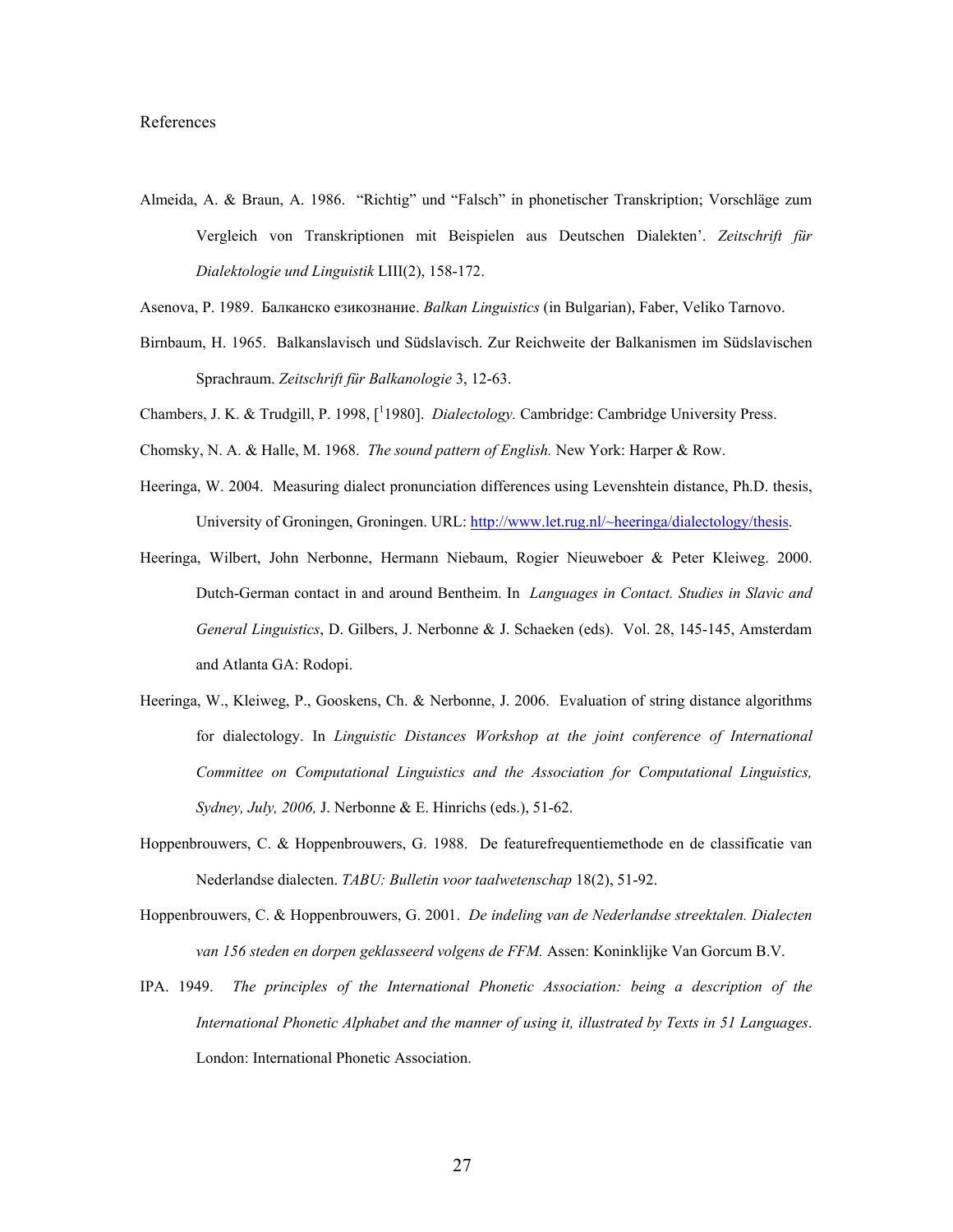IPA. 2003. *Handbook of the International Phonetic Association: a guide to the use of the International Phonetic Alphabet.* Cambridge: Cambridge University Press.

Kurath, H. 1972. *Studies in areal lingusitics.* Bloomington/London: Indiana University Press.

- Nerbonne, J. & Kleiweg, P. 2007. Toward a dialectological yardstick, *Quantitative Linguistics* 14(2), 148- 167.
- Nerbonne, J. & Kretzschmar, W. (eds.). 2006. *Progress in dialectometry*. Special issue of *Literary and Linguistic Computing*, 21(4).
- Osenova, P., Heeringa, W. & Nerbonne, J. 2007. A quantitative analysis of Bulgarian dialect pronunciation. *Zeitschrift für Slavische Philologie*, accepted for publication.
- Stojkov, S. 2002. Българска диалектология, Bulgarian Academy of Science, Sofia, fourth edition.
- Trubetzkoy, N. S. 1930. Proposition 16. Über den Sprachbund. *Actes du premier congrès international de linguistes à la Haye du 10.-15.1928*, Vol. 1, 17-18. Leiden: A. W. Sijthoff's.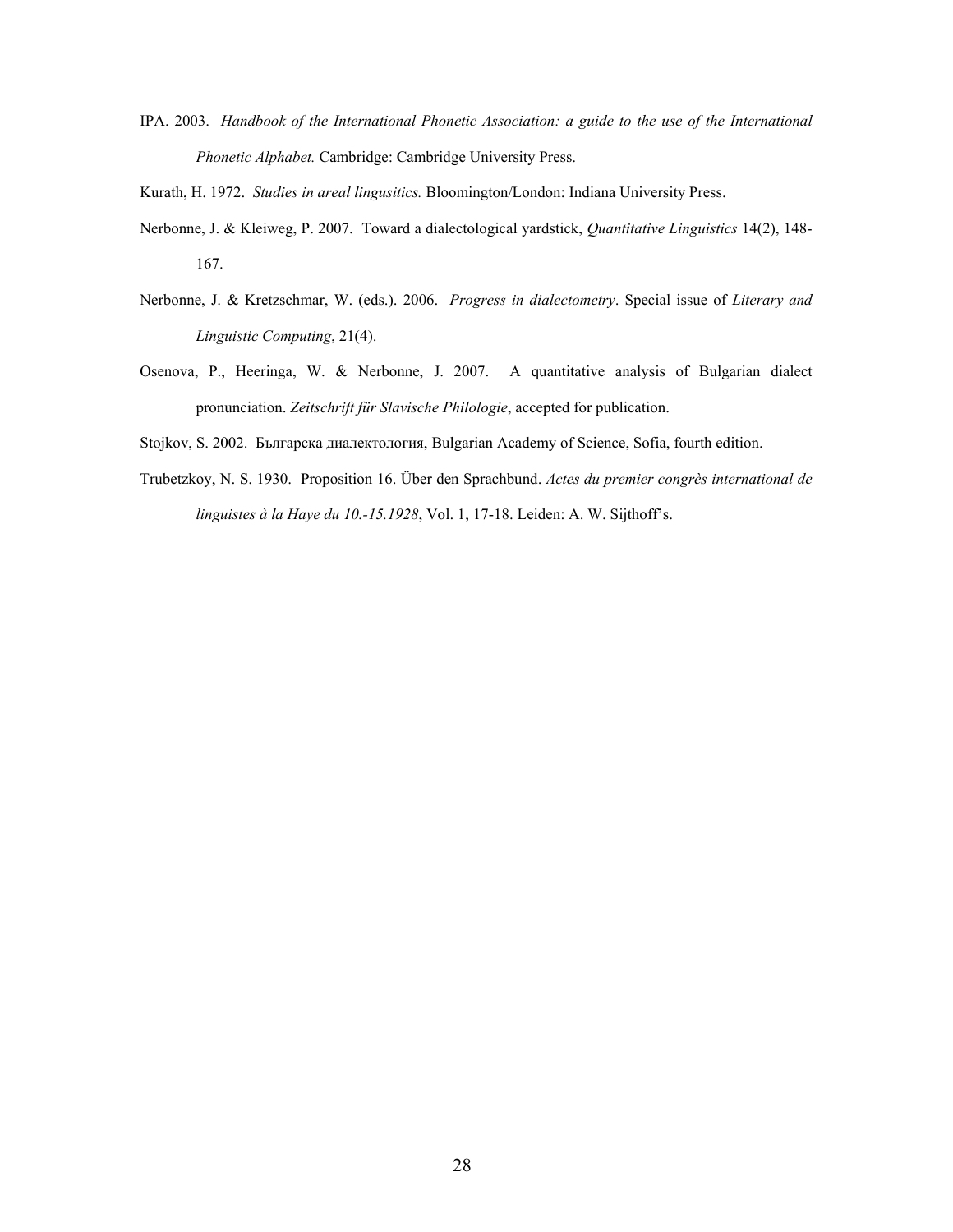

Figure 1: The map of Bulgarian dialect divisions as presented in Stojkov (2002, p. 416).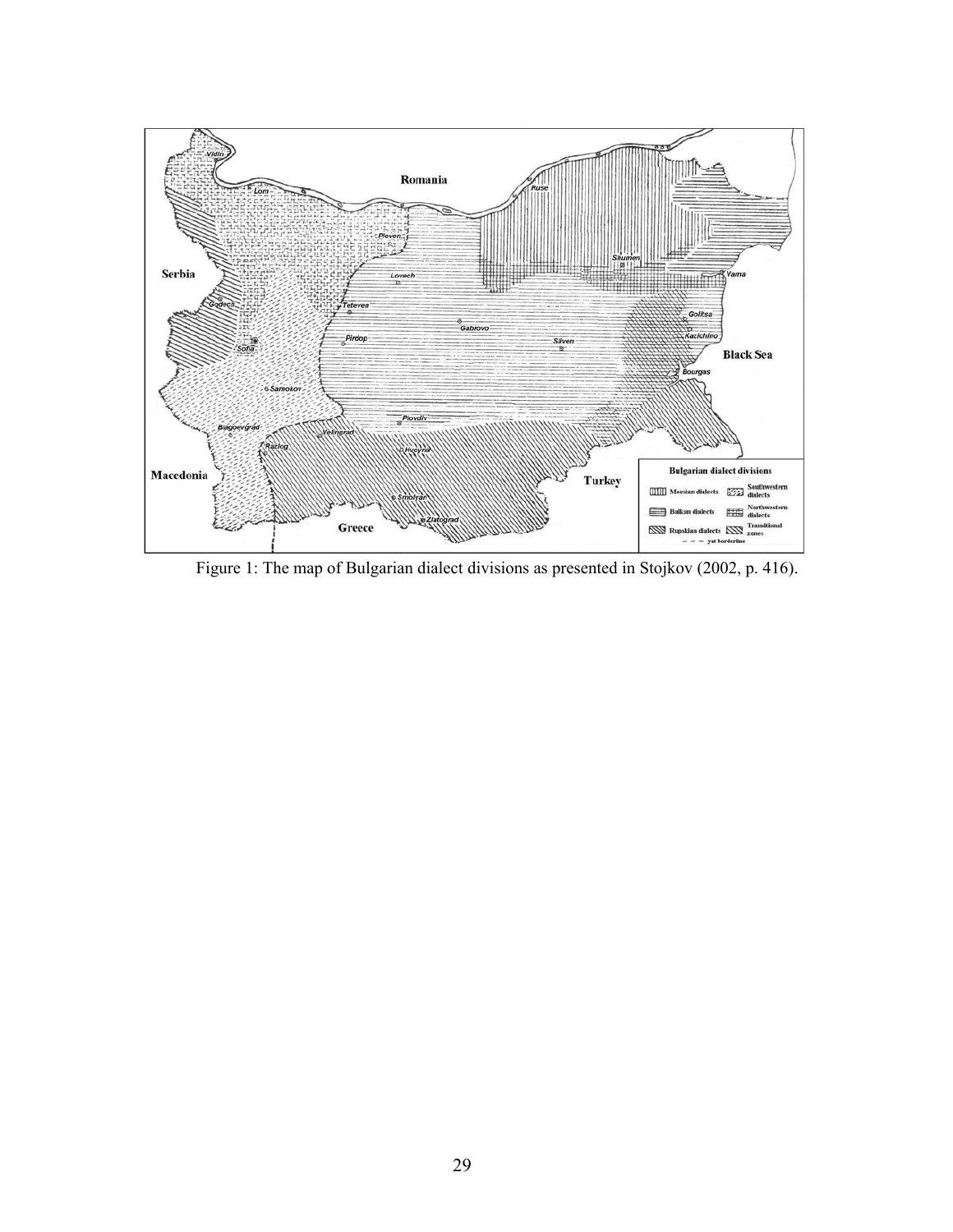

Figure 2: The distribution of the 488 Bulgarian sites selected. We use a subset of 50 dialects to study the relationship between geography and language contact with languages of bordering countries. These sites are represented by circles. The boundary lines indicate administrative divisions, not dialect areas.<sup>[5](#page-29-0)</sup>

<span id="page-29-0"></span> 5 Here the older administrative division is presented (valid up to 1997). We prefer this representation, because the areas are few, and thus easily detectable. The new division includes 28 regions. The interested reader is referred to: [http://bg.wikipedia.org/wiki/](http://bg.wikipedia.org/wiki/%D0%90%D0%B4%D0%BC%D0%B8%D0%BD%D0%B8%D1%81%D1%82%D1%80%D0%B0%D1%82%D0%B8%D0%B2%D0%BD%D0%BE_%D0%B4%D0%B5%D0%BB%D0%B5%D0%BD%D0%B8%D0%B5_%D0%BD%D0%B0_%D0%91%D1%8A%D0%BB%D0%B3%D0%B0%D1%80%D0%B8%D1%8F)Административно деление на България .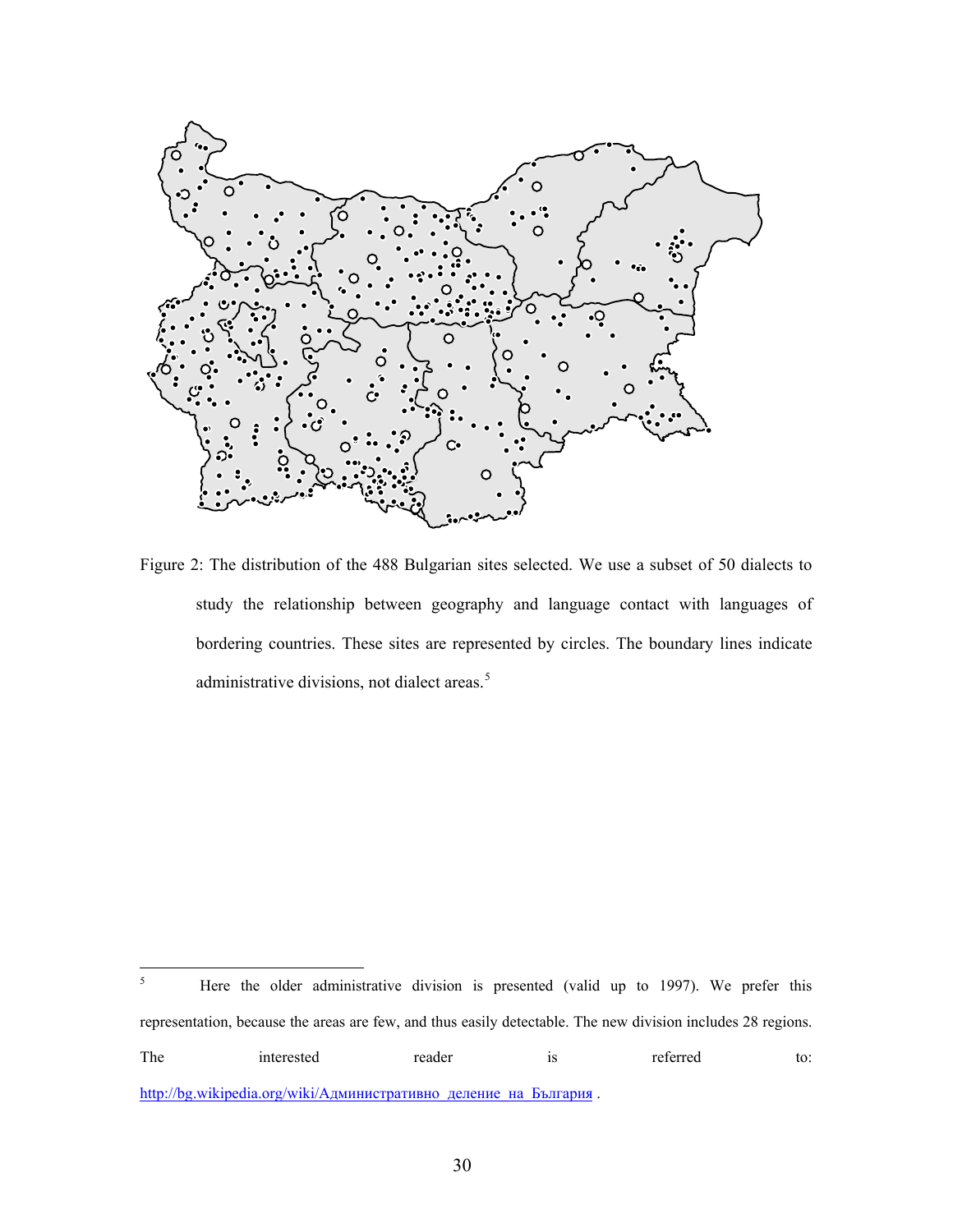| Feature     | Value            | Meaning    |
|-------------|------------------|------------|
| advancement | $\mathbf{1}$     | front      |
|             | $\overline{2}$   | central    |
|             | 3                | Back       |
| height      | $\mathbf{1}$     | close      |
|             | $\overline{c}$   | near-close |
|             | 3                | close-mid  |
|             | $\overline{4}$   | central    |
|             | 5                | open-mid   |
|             | 6                | near-open  |
|             | $\overline{7}$   | open       |
| roundedness | $\boldsymbol{0}$ | no         |
|             | $\mathbf{1}$     | Yes        |

Table 2: The vowel features of Almeida & Braun and their possible values.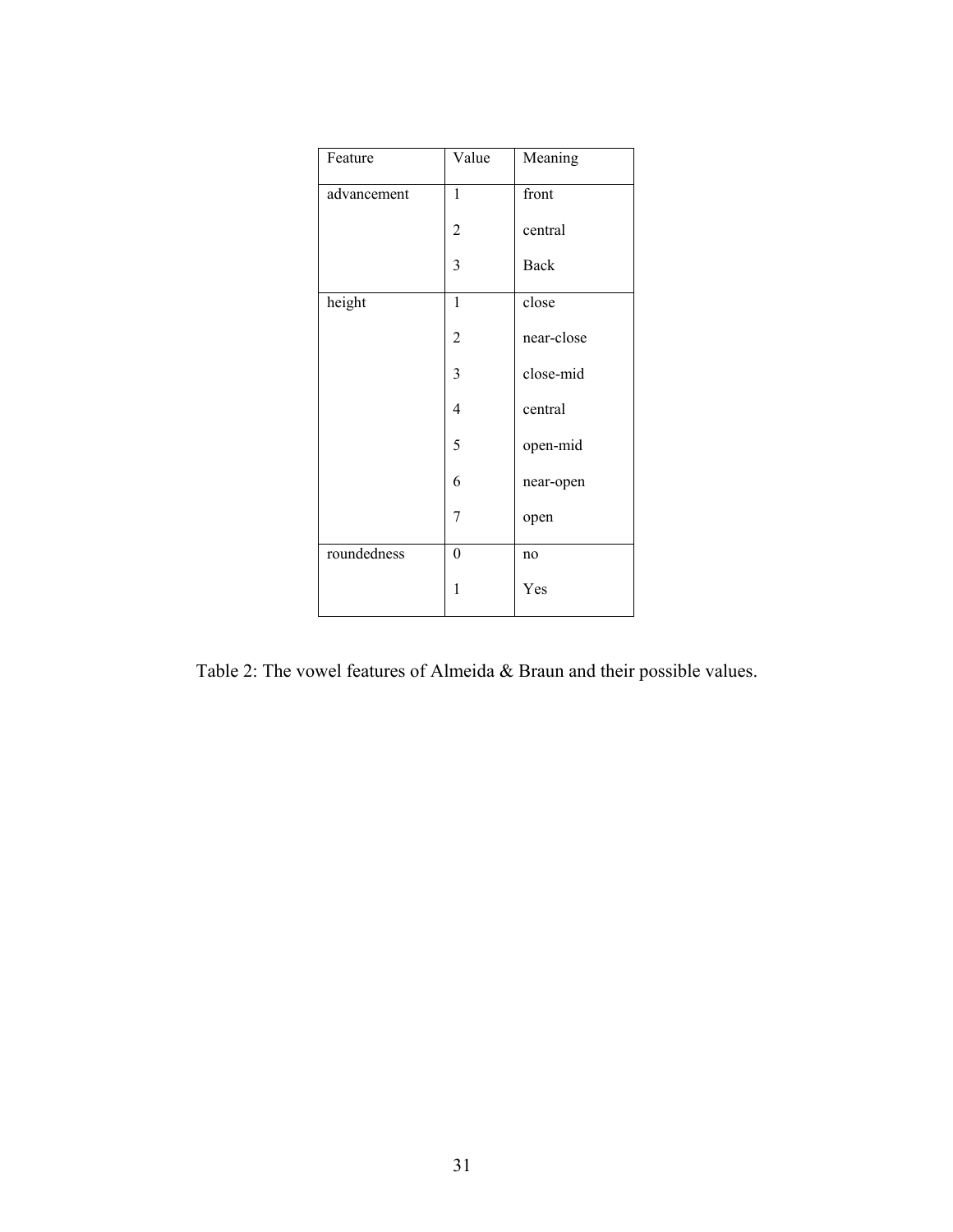| Feature | Value                   | Meaning             |
|---------|-------------------------|---------------------|
| place   | $\overline{1}$          | bilabial            |
|         | $\overline{2}$          | labiodental         |
|         | $\overline{3}$          | dental              |
|         | $\overline{4}$          | alveolar            |
|         | 5                       | postalveolar        |
|         | 6                       | retroflex           |
|         | 7                       | palatal             |
|         | 8                       | velar               |
|         | 9                       | uvular              |
|         | $10\,$                  | pharyngeal          |
|         | 11                      | Glottal             |
| manner  | $\mathbf{1}$            | plosive             |
|         | $\overline{c}$          | nasal               |
|         | $\overline{\mathbf{3}}$ | <b>Trill</b>        |
|         | $\overline{4}$          | tap or flap         |
|         | 5                       | fricative           |
|         | 6                       | lateral fricative   |
|         | $\tau$                  | approximant         |
|         | 8                       | lateral approximant |
| voice   | $\overline{0}$          | no                  |
|         | 1                       | Yes                 |

Table 3: The consonant features of Almeida & Braun represented in a binary system.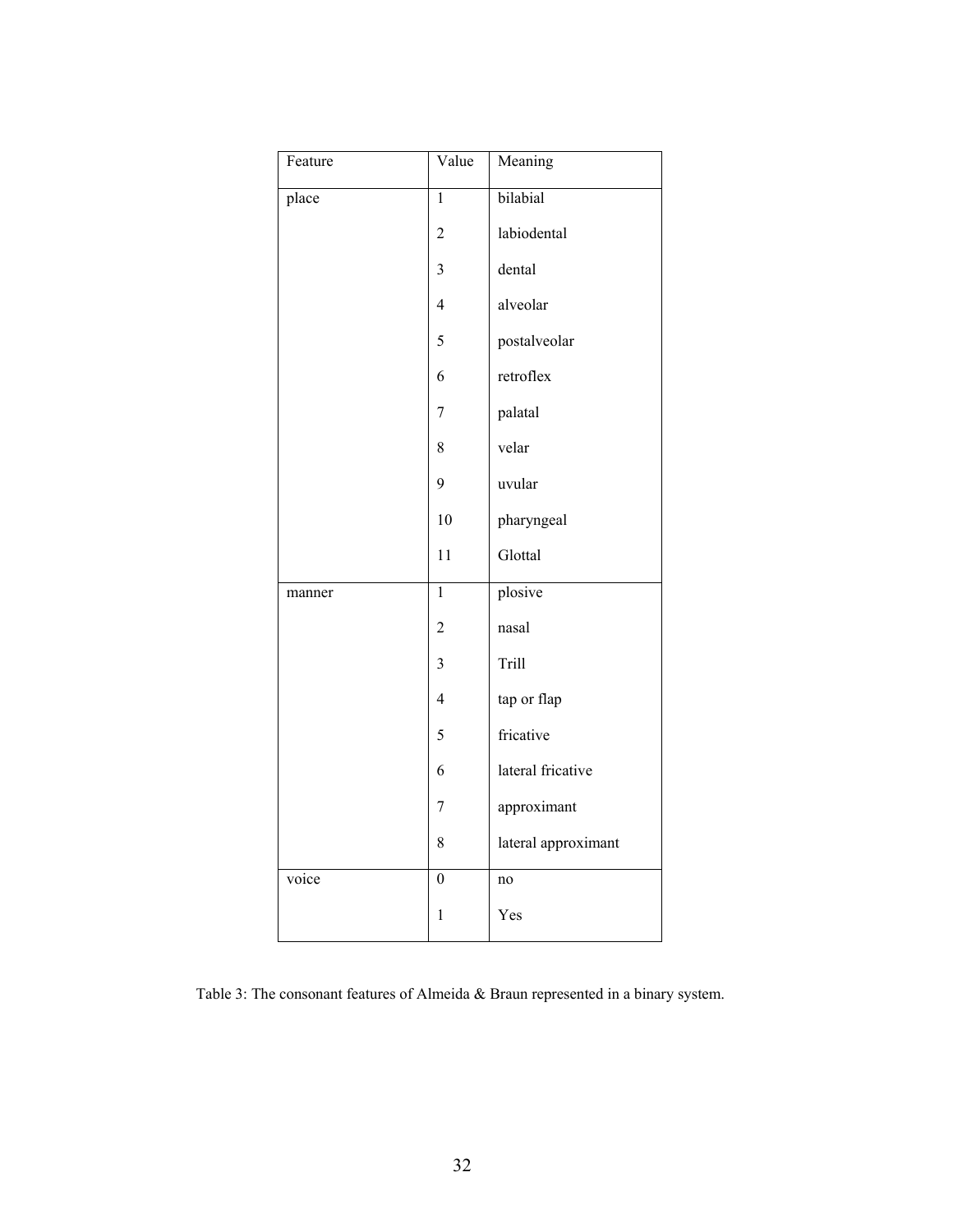|            | first quartile |      | all distances |      |
|------------|----------------|------|---------------|------|
|            | mean           | sd   | mean          | sd   |
| Macedonian | 1.1            | 1.3  | 1.3           | 1.7  |
| Serbian    | 26             | 7.0  | 2.5           | 61   |
| Romanian   | 49             | 23.7 | 48            | 23.5 |
| Greek      | 5.3            | 28.2 | 5.5           | 29.8 |
| Turkish    | 5.4            | 29.3 | 5.4           | 29.6 |

Table 4: The Levenshtein distances between all of the 488 Bulgarian dialects and each of the putative sources of contact influence.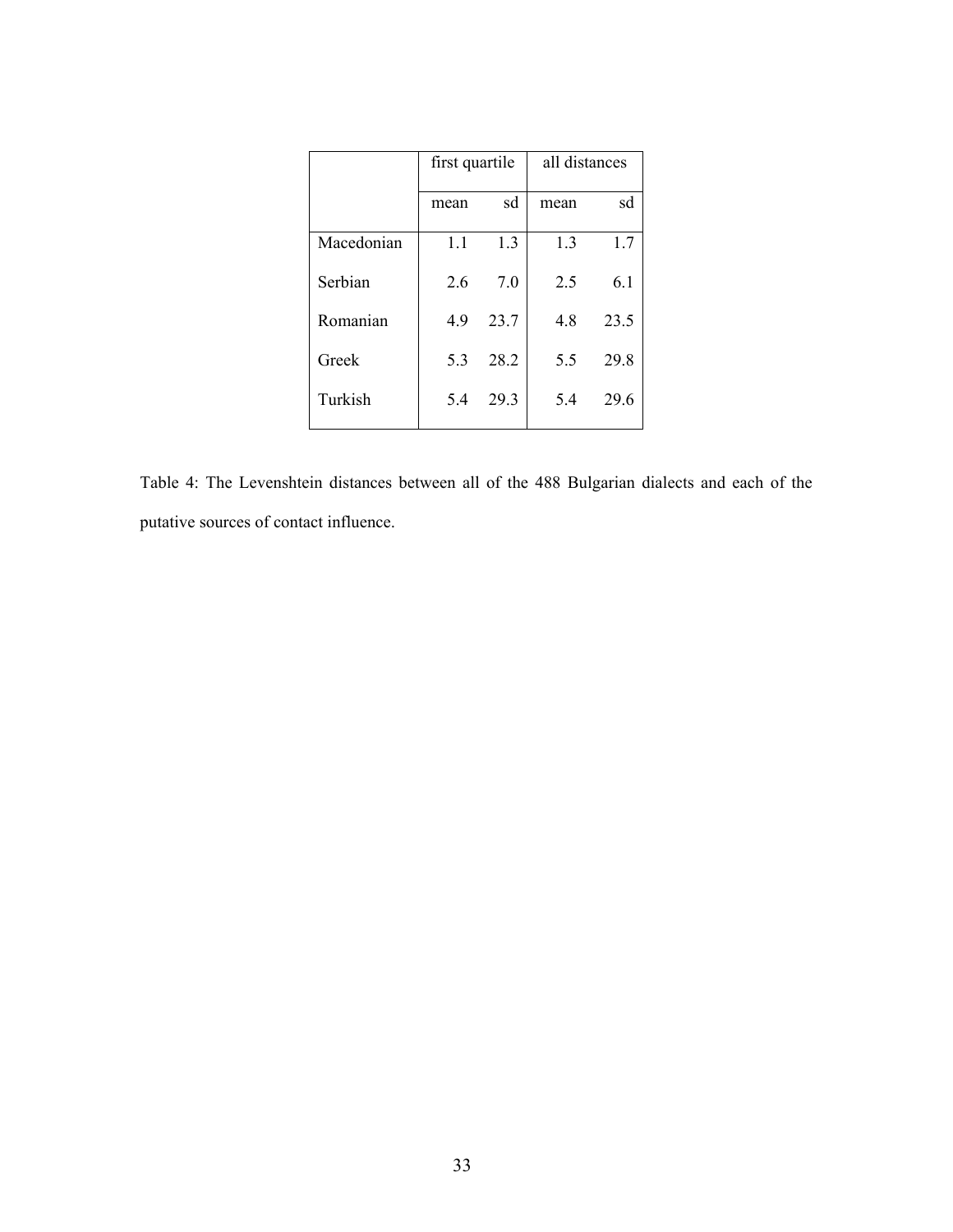

Figure 3: Average Levenshtein distances of 488 Bulgarian dialects compared to Macedonian (top) and Serbian (bottom). Dialects are represented by polygons. Lighter polygons represent closer dialects, and darker ones more distant dialects. Notice the clear gradient in similarity with respect to the western (Serbian) border.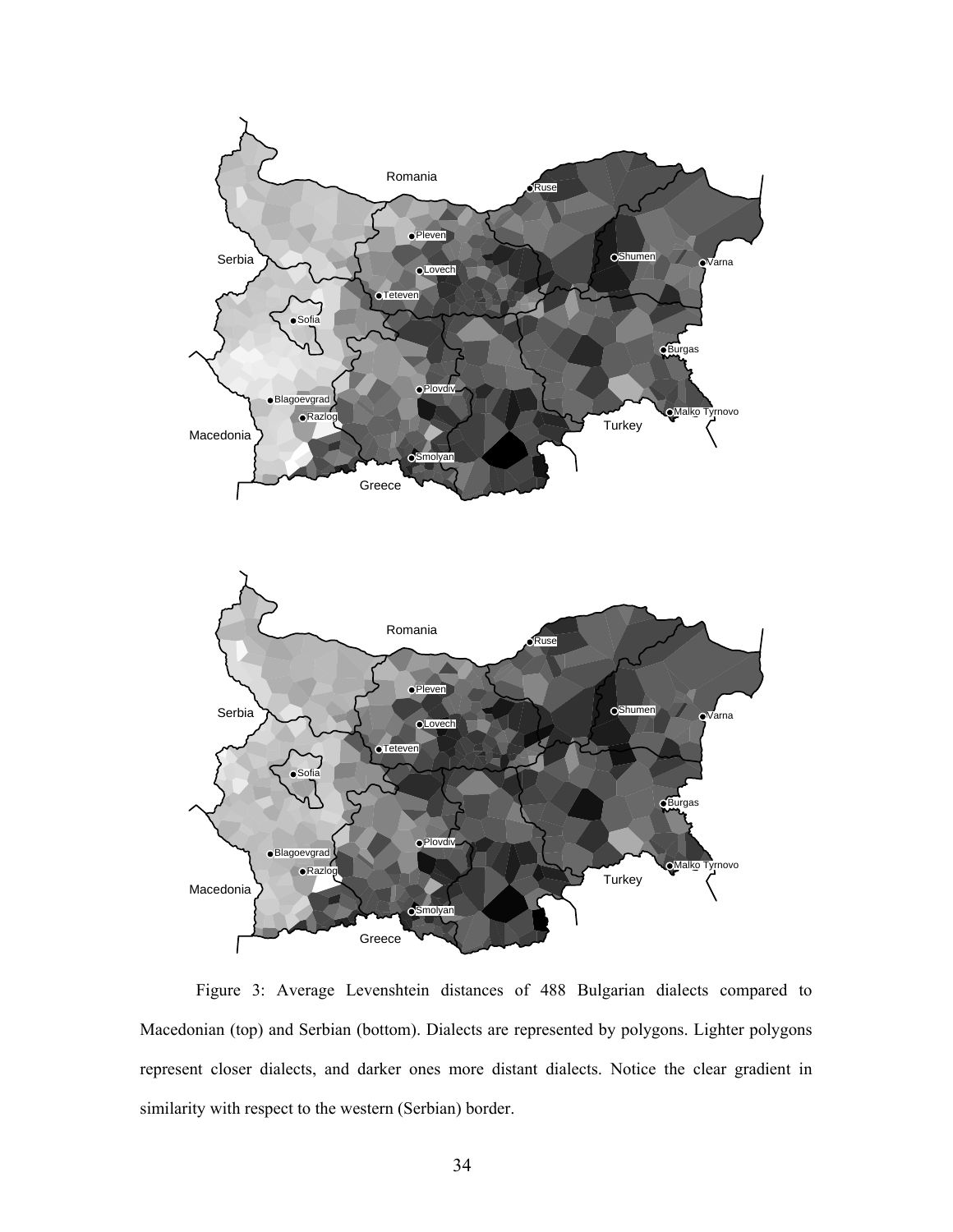

Figure 4: Average Levenshtein distances of 488 Bulgarian dialects compared to Romanian (top) and Greek (bottom). Dialects are represented by polygons. Lighter polygons represent closer dialects, and darker ones more distant dialects. We see little visual reflection of the gradients hypothesized with respect to the Romanian and Greek borders.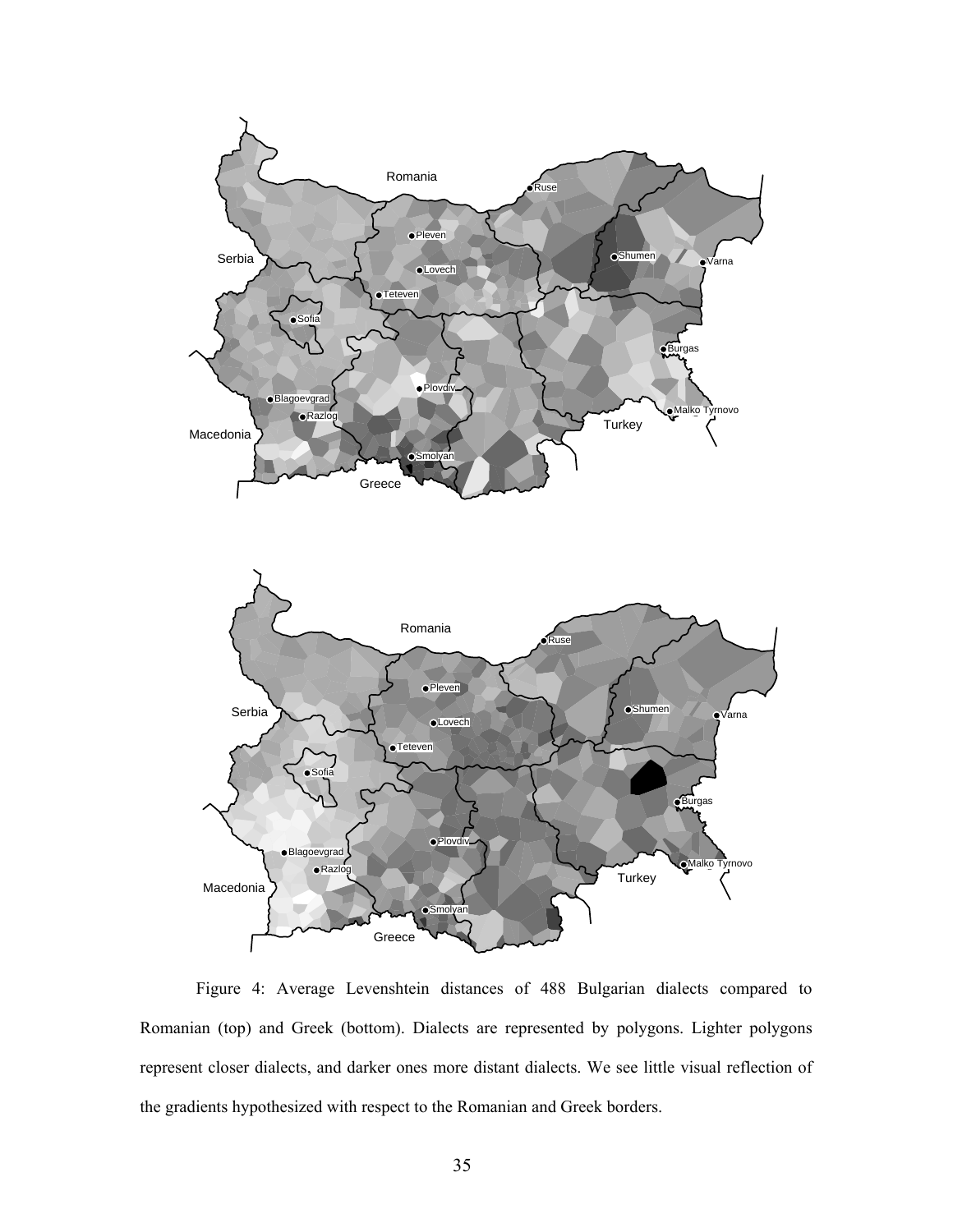

Figure 5: Average Levenshtein distances of 488 Bulgarian dialects compared to Turkish. Dialects are represented by polygons. Lighter polygons represent closer dialects, and darker ones more distant dialects. Again we see little reflection of a gradient with respect to the Turkish border.